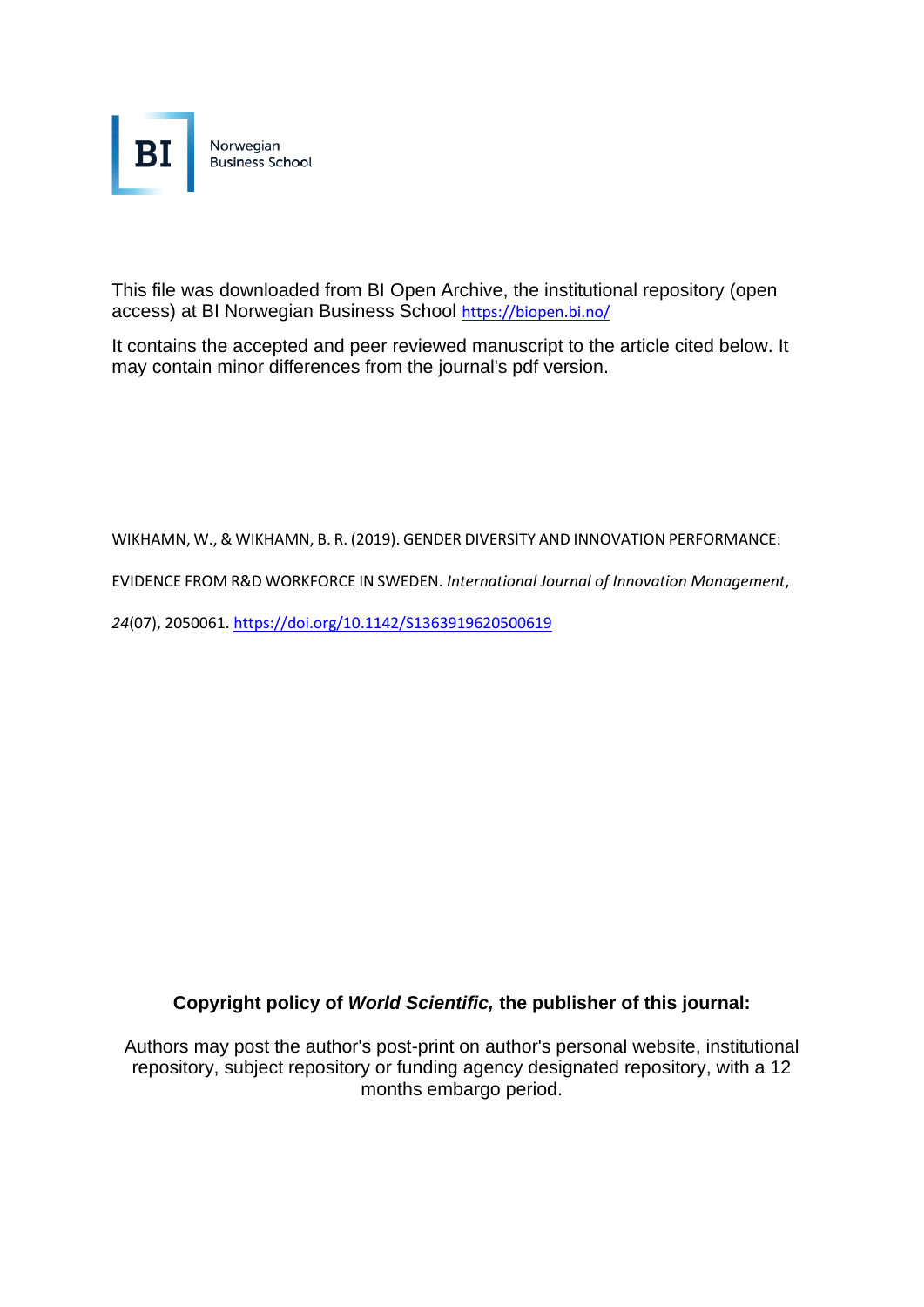# **Gender diversity and innovation performance: Evidence from R&D workforce in Sweden**

## **Abstract**

Compared to gender diversity in top management teams (TMTs) and board of directions, gender diversity in R&D (research and development) organizations, and its relationship with firm's innovation performance, has received little attention. The aim of this paper is to investigate this relationship. Using a longitudinal design with five samples from Sweden the paper explores how gender diversity in R&D units relates to innovation-related employee productivity (measured in monetary value). Both linear and non-linear relationships are tested. The results suggest gender diversity has a non-linear, U-shape, relationship with employee innovation-related productivity, supporting the value-in-diversity perspective.

#### **Keywords**

Innovation, performance, employee productivity, gender diversity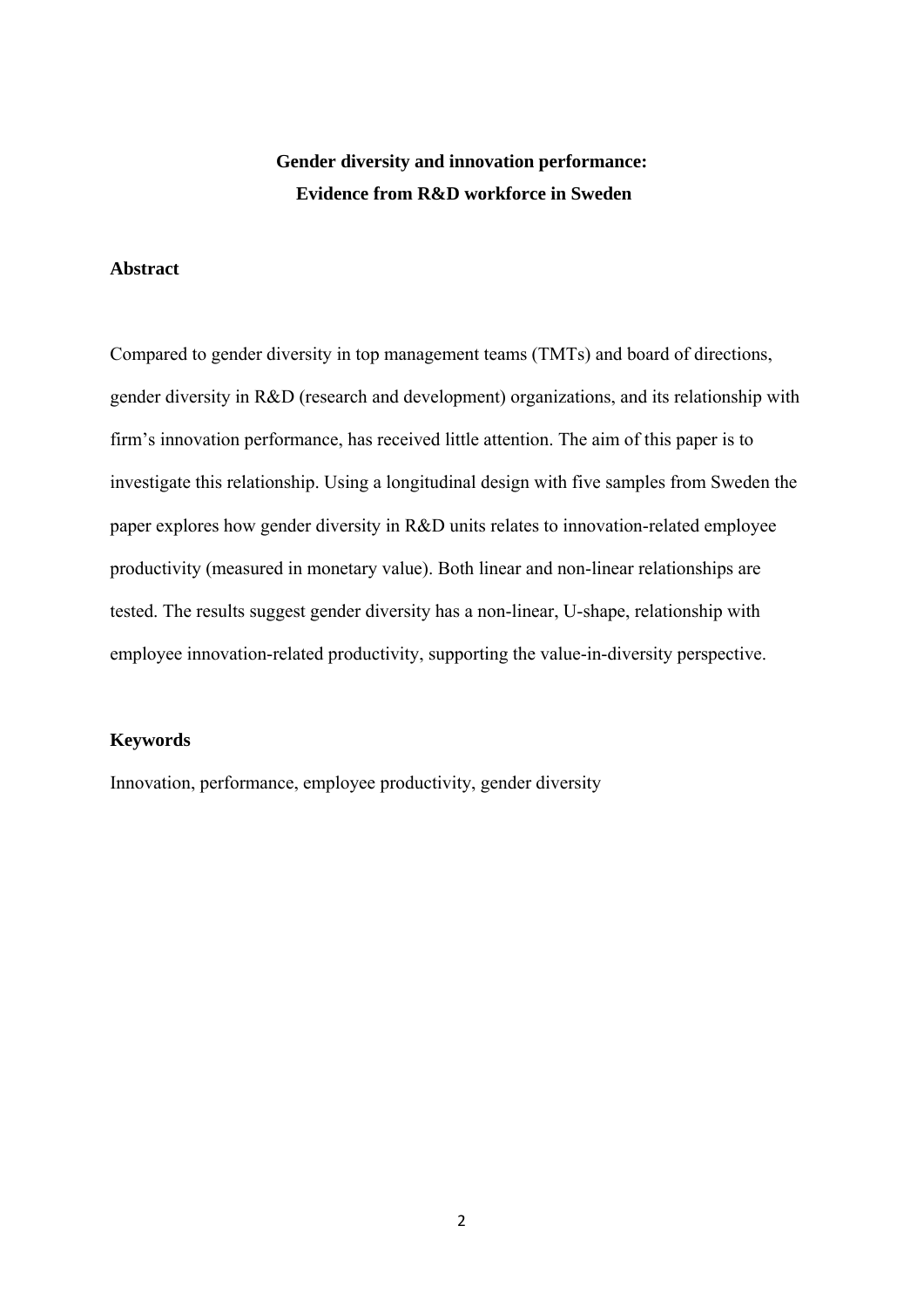## **Introduction**

Research and development (R&D) activity is becoming more central in today's economy (Akhilesh, 2014, Salter and Tether, 2014, Chen, Ni and Tong, 2016). With the rapidly changing demands from customers and end users, firms are under pressure to continuously innovate. As a result, generating creative ideas and transforming them into sellable products or services have become indispensable for the survival of firms (Chen, Chang and Hung, 2008, Salter and Tether, 2014). Product and service development enables organizations to diversify, adapt and reinvent their existence and meet the rapidly changing markets (Brown and Eisenhardt, 1995, Tidd and Bessant, 2018). In the knowledge economy, the existence of any firm rests increasingly on the shoulders of the core resources that generate innovations. R&D employee group is considered such a resource that is crucial for creating and sustaining firm's competitive advantage (Brown and Eisenhardt, 1995, Verona, 1999, Henard and McFadyen, 2012).

The workforce is demographically becoming more heterogeneous and the R&D function is not an exception (Faems and Subramanian, 2012). Nonetheless, gender occupational segregation is still pertaining (Charles and Grusky, 2005), especially in science, technology, engineering and mathematics (Thébaud and Charles, 2018). Knowledge-based environments, such as R&D, are historically dominated by men. In these contexts, gender is so salient that "it functions as cue for identifying team members' skills and expertise" and "regardless of actual expertise, team members are likely to value men's expertise while discounting women's expertise" (Joshi, 2014, p. 203). Empirically, with the exception of few studies exploring the relationship between R&D innovation propensity and gender diversity in Denmark, Spain and Singapore (Østergaard, Timmermans and Kristinsson, 2011, Faems and Subramanian, 2012, Díaz-García, González-Moreno and Jose Sáez-Martínez, 2013, Garcia Martinez, Zouaghi and Garcia Marco, 2017, González-Moreno, Díaz-García and Sáez-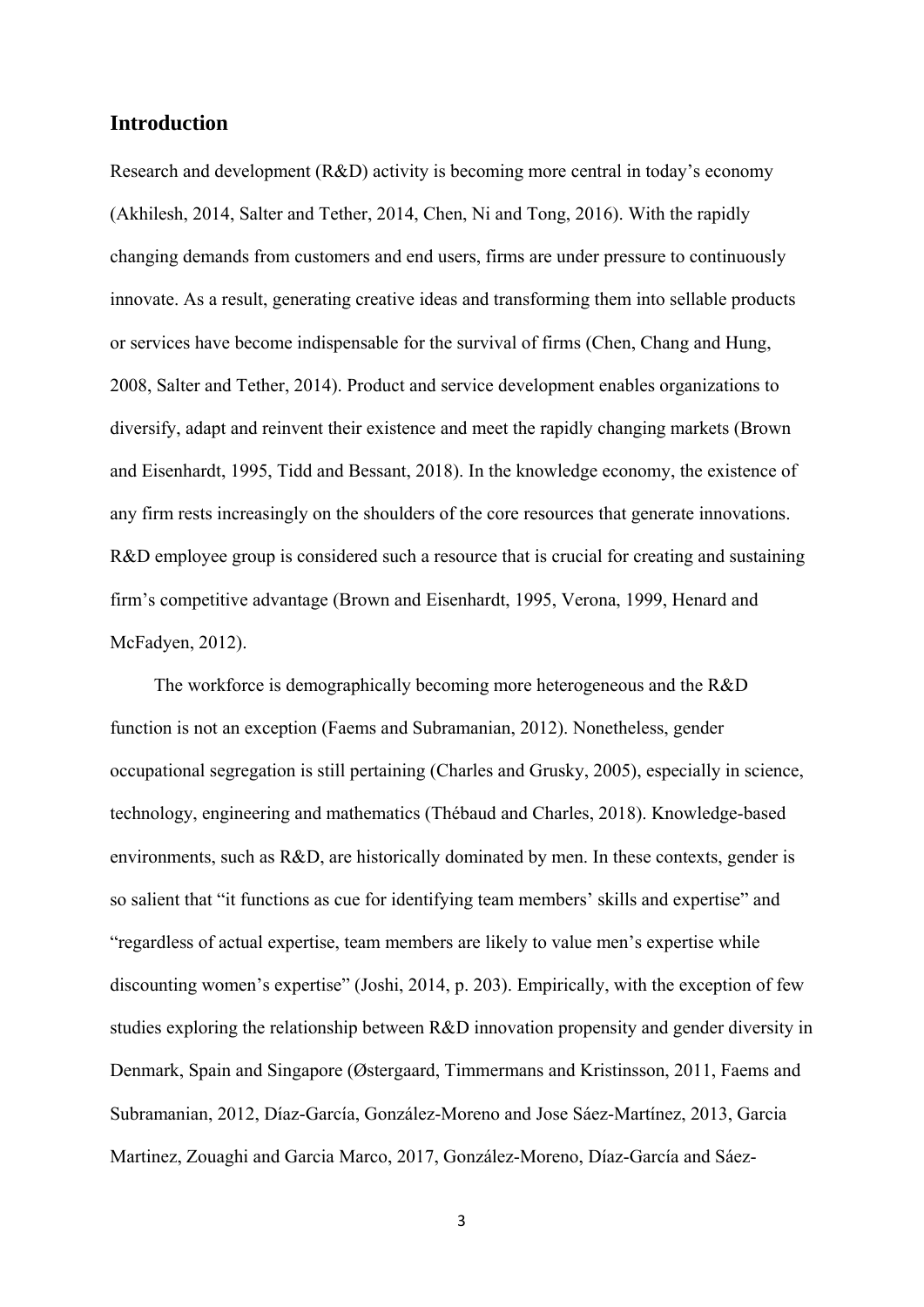Martínez, 2018), we know little about how gender composition in R&D organizations relates to firm's innovation performance in general, and to its financial performance in particular.

Extensive diversity research has been devoted to studying top management teams (TMT) and board of directors using the upper-echelon framework. Studies suggest that having women in management and governance positions relates positively to strategic performance (Knight, Pearce, Smith, Olian et al., 1999), firm's financial performance (Welbourne, Cycyota and Ferrante, 2007, Post and Byron, 2015), stock price informativeness (Gul, Srinidhi and Ng, 2011), corporate social responsibility (Bear, Rahman and Post, 2010), firms social performance (Byron and Post, 2016), sales (Hoobler, Masterson, Nkomo and Michel, 2018) and innovativeness of the firm (Bantel and Jackson, 1989, Ruiz-Jiménez, del Mar Fuentes-Fuentes and Ruiz-Arroyo, 2016). However, the composition of the board or top management team (TMT) does not necessarily represent the composition of R&D unit in a firm. Also, unlike governance and management work performed by boards and top management, R&D unit actually stands behind what the firm supplies to markets. Nonetheless, in comparison to the scientific attention devoted to board and TMT diversity, research investigating gender diversity in R&D organizations and its relation to firm performance is still scant.

Studies linking innovation with organizational performance generally show positive relationship (for a review, see Bowen, Rostami and Steel, 2010, Rosenbusch, Brinckmann and Bausch, 2011, Rousseau, Mathias, Madden and Crook, 2016). However, studies investigating the link between innovation and firm performance do not take into account the specific contribution of R&D employees. Although firm performance is a result of a collective effort by all units and employees in the firm, it is incontestable that R&D unit's operations have a substantial impact on this performance. Besides, as the composition of R&D units is underresearched, we know little about how gender diversity in these organizations relates to unitspecific performance. Understanding this aspect is crucial because organizational units or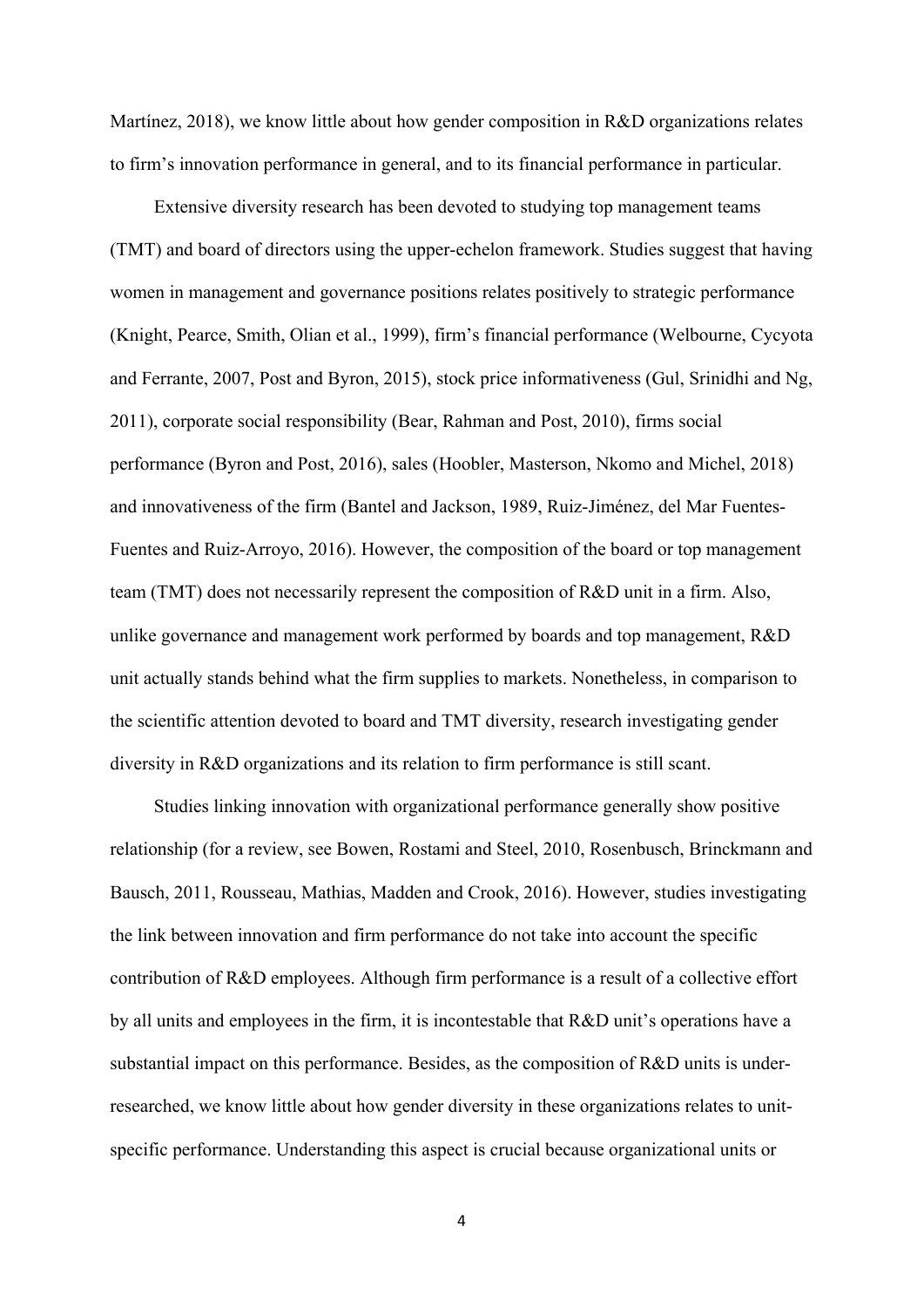departments often receive own budgets and are usually evaluated independently. It is also key for designing and implementing appropriate HR processes (such as selecting, recruiting, compensating, and retaining) pertaining to this group of knowledge workers.

This study is important for various reasons. First, it sheds light on gender diversity in a male-dominated function (R&D). Historically, technical education has been dominated by men. Although evidence points to a change in the trend (Cheryan, Ziegler, Montoya and Jiang, 2017, Stoet and Geary, 2018), women's entry to technical functions that require solid scientific education is still limited. Second, Sweden is a special national context to investigate. Besides its innovation reputation - EU's innovation leader (European Commission, 2019) – Sweden is described as one of the most gender equal countries in the world (World Economic Forum, 2017). Therefore, it is of interest to investigate if (and how) gender composition of the workforce behind the innovation reputation plays out in a historically male-dominated workforce. Third, in their effort to profile themselves as socially responsible, some organizations work systematically to attract and recruit demographically under-represented groups. Although these efforts pay off socially, their financial contribution is still under-researched. Finally, existing research on innovation and financial firm performance focuses mostly on the firm, not R&D unit, level. By focusing on R&D unit, we will be able to learn more about how a salient employee characteristic (gender) relates to unit's innovation performance. General employee productivity is a common key performance indicator in human resource management, yet it is not as specific as innovation-related employee productivity – the latter provides better insights about the precise contribution of R&D work to firm's performance and can be used for – among other things – internal and external benchmarking.

This study aims to contribute to both gender diversity and innovation research by exploring the relation between gender composition in R&D units and innovation-specific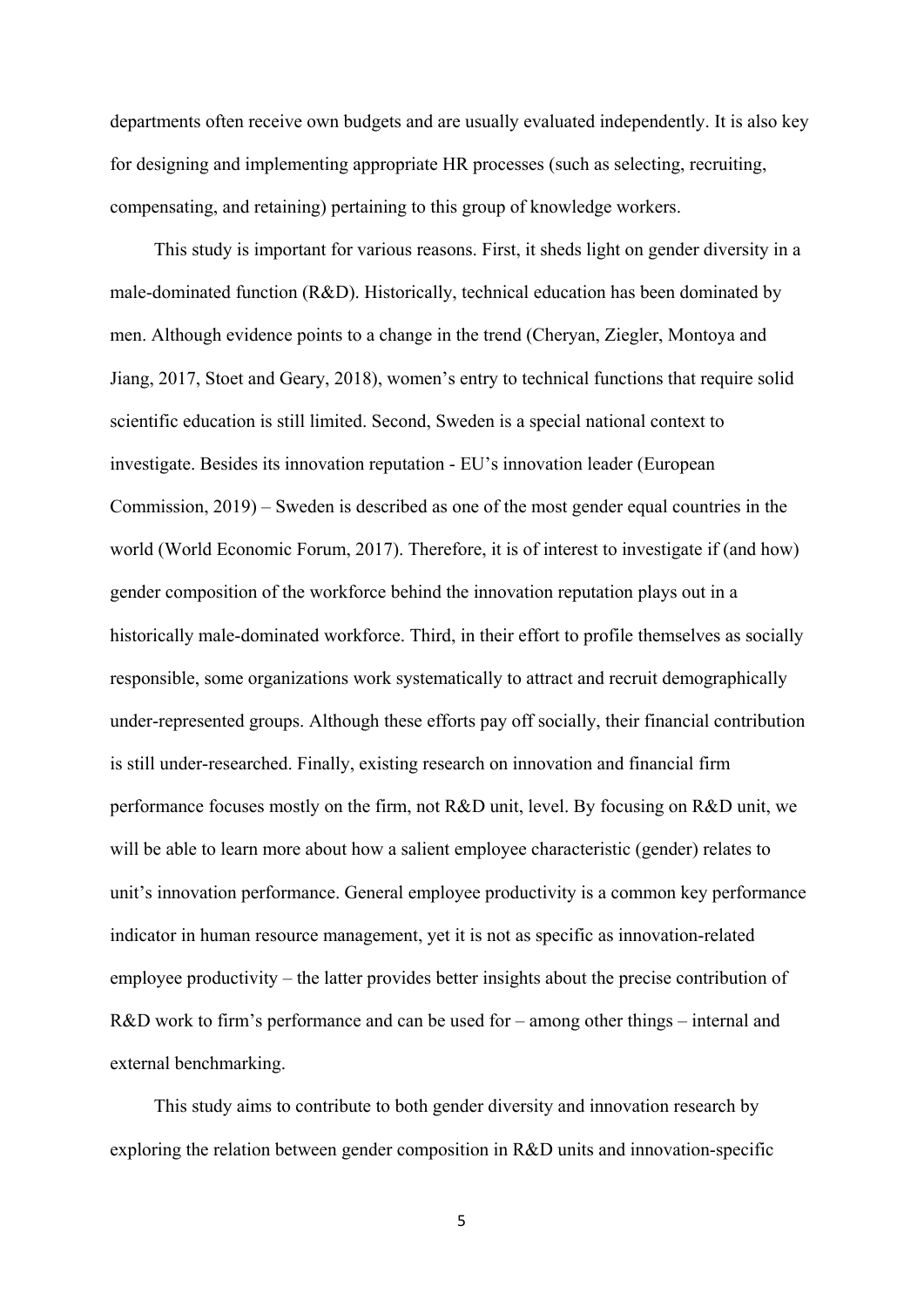performance. More specifically, it explores if (and how) gender diversity in R&D units relates to employee innovation-related productivity. For the analysis, the study uses five matched samples from the Swedish national R&D Survey and the Swedish data from the Innovation Community Survey (CIS).

### **Theory and Literature Review**

#### **Theoretical framework**

Diversity is **"**a characteristic of social grouping that reflects the degree to which objective or subjective differences exist between group members" (Van Knippenberg and Schippers, 2007, p. 516). Although this grouping may concern any differentiation, research on diversity investigates mostly demographic differences, such as gender, ethnicity and culture (Bantel and Jackson, 1989, O'Reilly, Williams and Barsade, 1998, Van der and Van de, 2005, Herring, 2009, Ali, Kulik and Metz, 2011), functional differences, such as expertise, skills, occupation, and education (Bunderson and Sutcliffe, 2002), and sometimes both (Jehn, Northcraft and Neale, 1999, Østergaard et al., 2011, Faems and Subramanian, 2012, Garcia Martinez et al., 2017). The three perspectives that have been used to explain the relationship between diversity in organizations and organizational performance are: social categorization, similarity/attraction paradigm, and information/decision making. The first two perspectives suggest diversity is negative for performance while the third promotes diversity as a driver for improved performance.

Social categorization perspective has its roots in Tajfel and Turner's (1986) social identification theory. It argues that individuals have the desire to maintain high self-esteem through social comparison with others. In order to do so, they first classify themselves and others into social categories using salient characteristics, such as gender (sex). This process results in the person identifying him or herself in terms of social identity as a member of a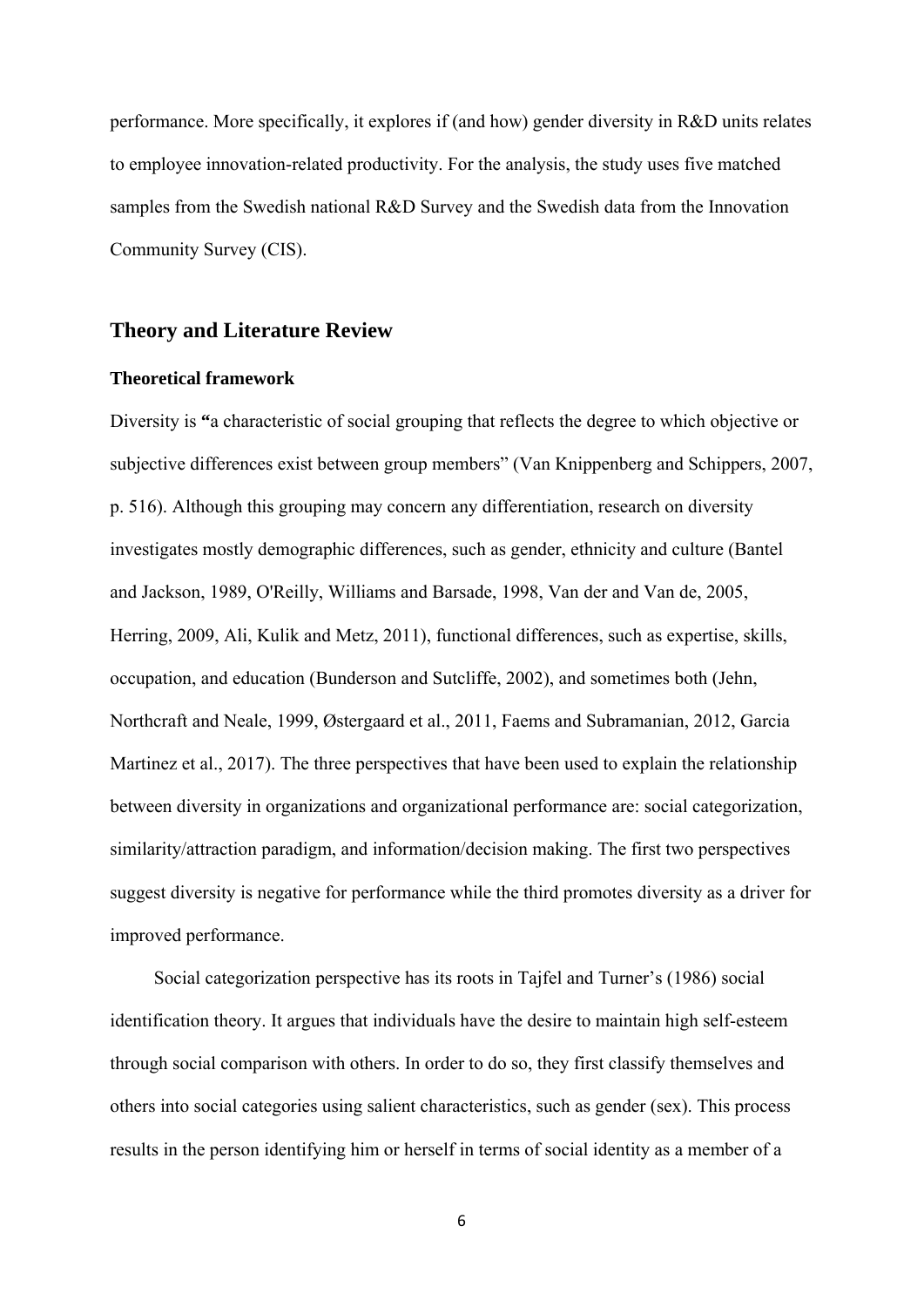group who is different from members in the compared to group/s. Individuals who are perceived similar to the self are placed in the 'in-group' whereas those who are different from the self are placed in the 'out-group'. This mental categorization can lead members to perceive out-group members as less trustworthy, honest, and cooperative than in-group members. Such attitudes inhibit information exchange and communication – both necessary for group creativity and innovation (Paulus and Nijstad, 2019) – and adversely influence performance on multiple levels.

The second perspective is similarity/attraction perspective (Byrne, 1971). Pfeffer (1983) maintains that process and performance could be affected by the distribution of demographic differences on group and organizational levels. The central idea this perspective holds is that the extent to which members perceive themselves similar to or different from others in the work group strengthens or weakens interpersonal attraction and liking. Similarity ranges from invisible attitudes and believes to visible demographic attributes. Similar to social categorization perspective, similarity/attraction perspective assumes diversity has negative impact on group and organizational processes (e.g., communication, information exchange, collaboration) and outcomes. This theory posits that employees get attracted to, and prefer to spend time and interact with, 'similar' others (e.g., others who have similar experiences, values, gender, age). Similarity/attraction perspective suggests diversity impedes group functioning (e.g., accepting to test new ideas, collaborating, sharing information) as it engenders a cognitive distinction between in-group and out-group members and consequently influences social interaction (Roberson, 2019).

The third perspective, information/decision making theory (Williams and O'Reilly, 1998), has its foundation in the resource-based view of the firm (Barney, 1991) which postulates valuable, rare, imperfectly imitable, and non-substitutable resources are crucial for firm's sustained competitive advantage. Information/decision making perspective maintains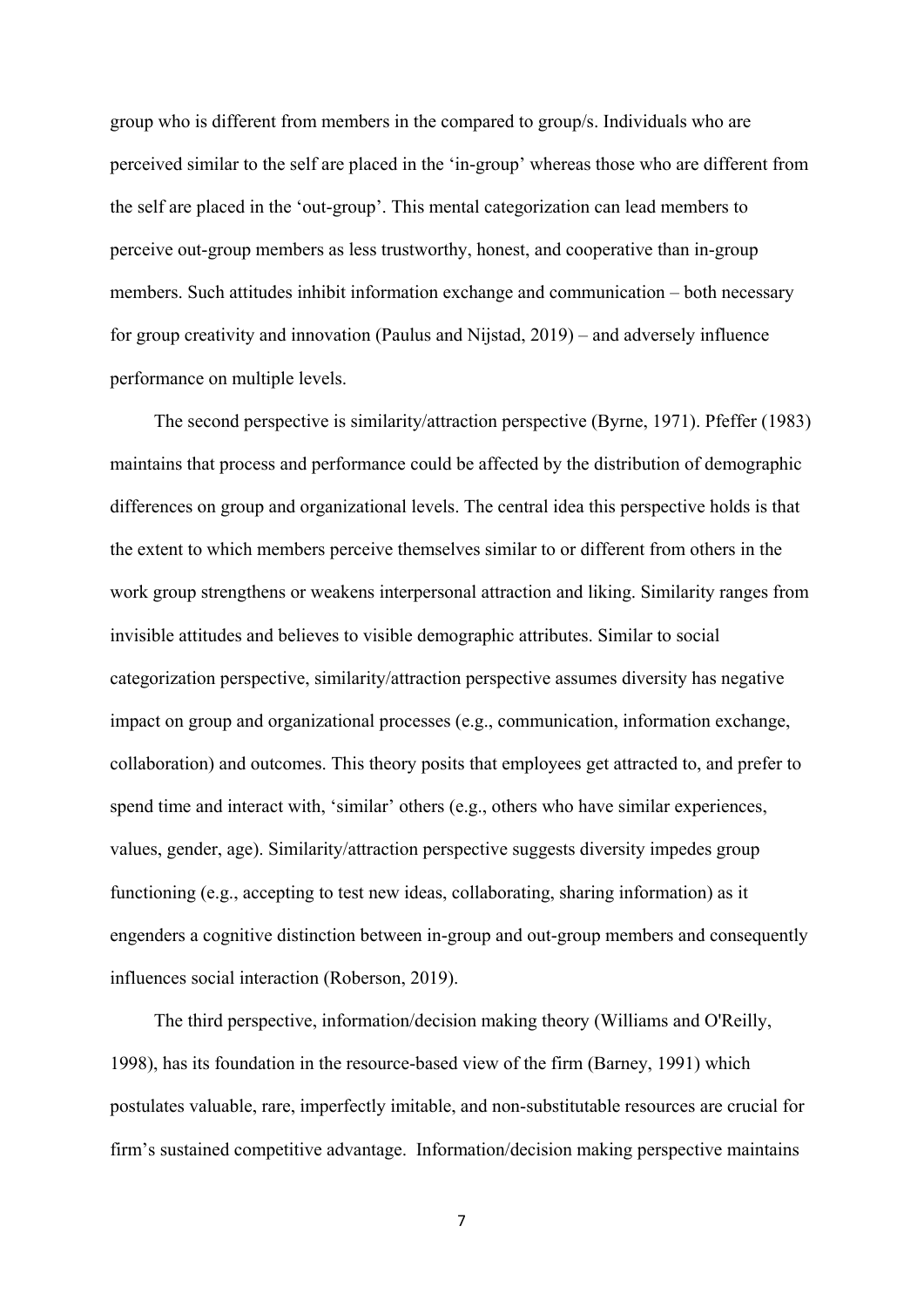that a diverse workforce possesses a larger pool of intangible resources that are beneficial for performance. According to this perspective, demographically diverse workforce has broader range of knowledge and expertise compared to a homogenous one, especially for tasks that require multiple perspectives and diverse knowledge, skills and abilities such as innovation, complex problems, or product, service, or process design (Chen et al., 2008, Østergaard et al., 2011, Díaz-García et al., 2013). In this sense, diversity enhances work outcomes (even if it has negative impact on group processes) as it disrupts groupthink, brings in various perspectives to solve problems, and results in better identification of opportunities and improved decision-making. In contracts, homogeneous groups can hamper performance due to the lack of constructive conflicts and the higher levels of cohesion (Roberson, 2019).

#### **Empirical research**

Milliken and Martins (1996) describe diversity as a "double-edged sword" (p. 403). This is because empirical research on the impact of diversity on organizational performance is inconclusive (Milliken and Martins, 1996, Williams and O'Reilly, 1998, McMahon, 2011). Whereas some studies show certain diversity attributes are valuable for performance outcomes (Kiavitz, 2003, Herring, 2009, Østergaard et al., 2011), other studies report that such impact does not exist (Bowers, Pharmer and Salas, 2000, Chowdhury, 2005, Zhang and Hou, 2012) or even negative (Chatman, Polzer, Barsade and Neale, 1998, Cady and Valentine, 1999). Few publications report a non-linear relationship between diversity and performance. But even in these studies the findings point to different directions: an inverted U-shape (Frink, Robinson, Reithel, Arthur et al., 2003, Ali et al., 2011) and an upright Ushape (Earley and Mosakowski, 2000, Richard, Barnett, Dwyer and Chadwick, 2004).

Studying the Australian workfource, Ali et al. (2011) report an inverted U-shape relationship between workforce gender diversity (measured using Blau's index) and employee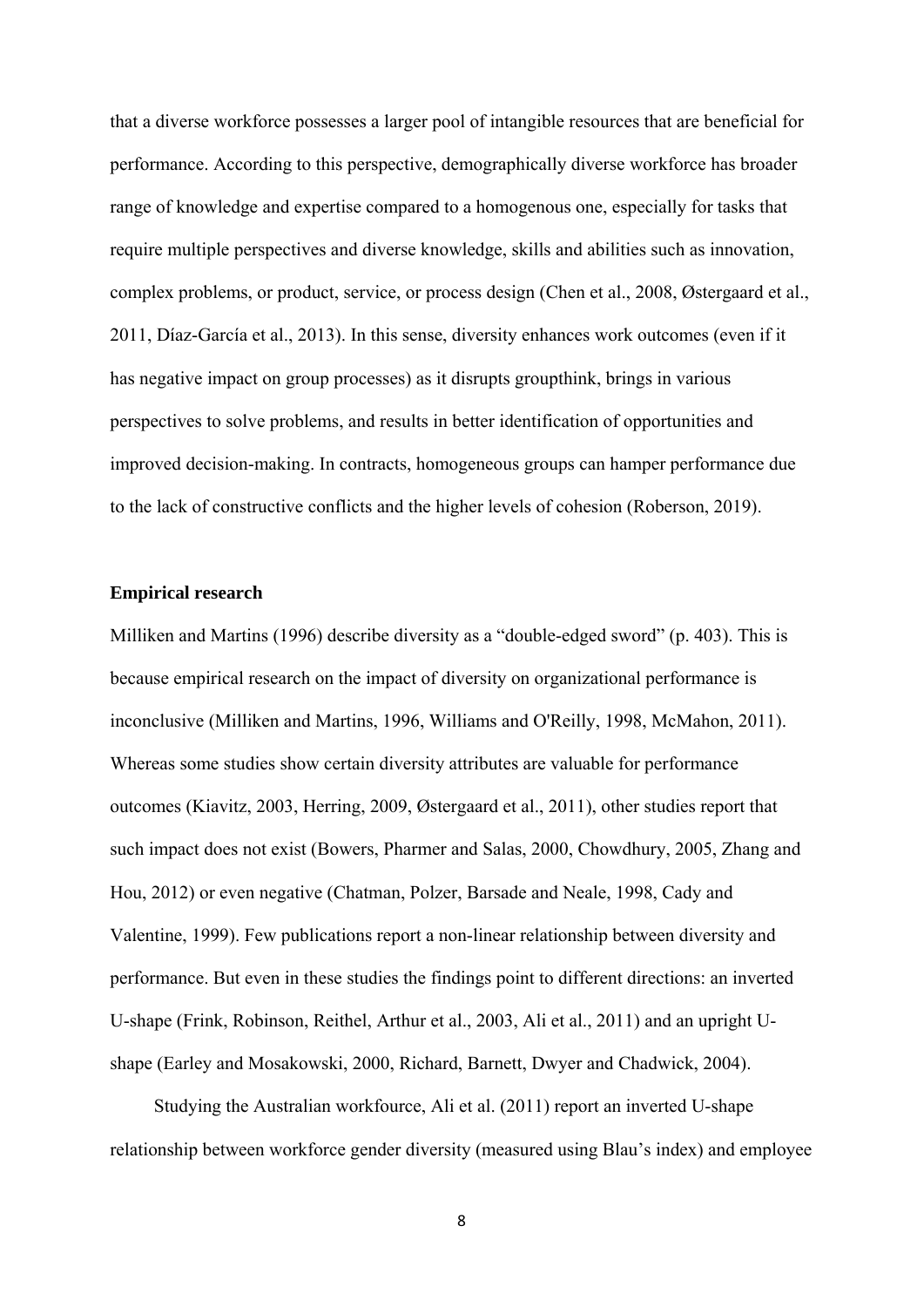productivity. Frink et al. (2003) also report a nonlinear inverted U-shape relationship between gender diversity (measured as the proportion of women in the workforce) and performance in two studies from the US. These findings suggest that a moderate level of diveristy relates to the most effective performance. The integration of the two competing perspectives on diversity, namely social categorization and information/decision making, explains, according to Ali et al. (2011), the inverted U-shape relationship. The positive relationship between divesity and performance at low and moderate levels of diversity represents the value-indiveristy perspective. Different knowledge, skills and ideas consitute significant resources when utilized in situations demanding knowledge-intenstive perspectives as they contribute to creativity, innovation and problem-solving. Based on previous research, Ali et al. (2011) aruge that at very low levels of diversity the dominating group is likely to provide support to the minority group and have a contact with its members. However, this will be most apparent in skewed groups (e.g., a team with a single woman or a single man). In an inverted U-shape relationship, the positive impact of diversity starts to diminish beyond moderate level of diversity. The negative relationship is explained by social categorization perspective. As groups become more diverse, the members start to identify themselves with, and differentiate themselves from, other members. These categorizations generate the dynamics that produce the undesirable outcomes of diversity, such as discrimination, poor communication and uproductive conflicts (Ali et al., 2011).

Studies reporting an upright U-shape relationship between demographic diversity and performance offer own explanations. Drawing on Jackson et al. (1995) and Lau and Murnighan (1998), Earley and Mosakowski (2000) suggest that subgroups cultural identities (us vs. them) dominate with moderate levels of heterogeneity. The argument is that as diversity in groups approaches moderate levels (e.g., 25:75), the psychological processes prompting social categorization (us vs. them) are likely to be activated. This is because at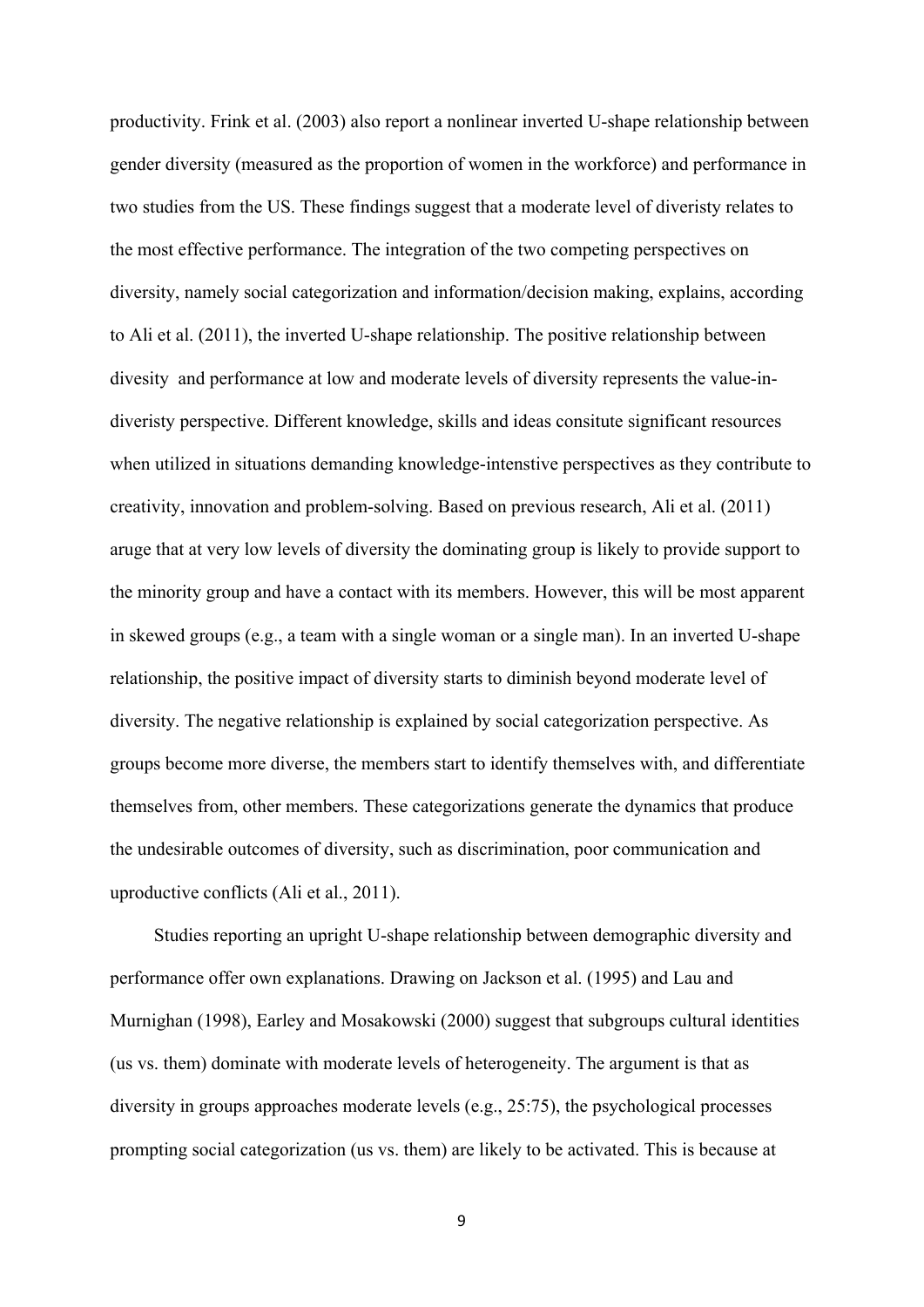moderate levels groups are concentrated enough to promote, and have common bases for, sub-groups formation. According to Richard et al. (2004), these psychological processes generate behaviors such as conflicts, solidity with others in the same subgroup, conformity to the norms in one's subgroup, poor social interaction, and discrimination against the other subgroups. Moreover, these processes weaken members' attachment to, and identification with, the work team (Earley and Mosakowski, 2000). In highly heterogeneous teams, however, common bases for forming subgroups are few. Members focus on accomplishing the task through creating and establishing role expectations and team processes that constitute solid commonalities. Similar to the members in highly heterogeneous teams, members in highly homogeneous groups already have perceived commonalities and shared expectations that facilitate group processes (Earley and Mosakowski, 2000; Richard et al., 2004). Accordingly, high- and low-diverse groups are expected to outperform moderately diverse groups. Empirically, Earley and Mosakowski (2000) report that nationally homogeneous and highly heterogeneous teams outperform – in the long run – moderately diverse groups.

#### **Gender diversity in R&D**

Gender is the most salient demographical attribute in R&D workforce (Joshi, 2014), yet little research has focused on the relationship between gender diveristy in R&D organizations and organizational performance. The scant existing studies point to a mixed evidence. Faems and Subramanian (2012) report a positive relationship between gender diveristy in Singaporean R&D units and technological performance (operationalized as the number of patents). A linear relationship between gender diveristy in R&D units and the probability of producing innovation is reported from Denmark (Østergaard et al., 2011). A Spanish study shows a direct positive relation between gender diversity and firm's percentage of sales from innovations (Garcia Martinez et al., 2017) and the likelihood of producing radical innovations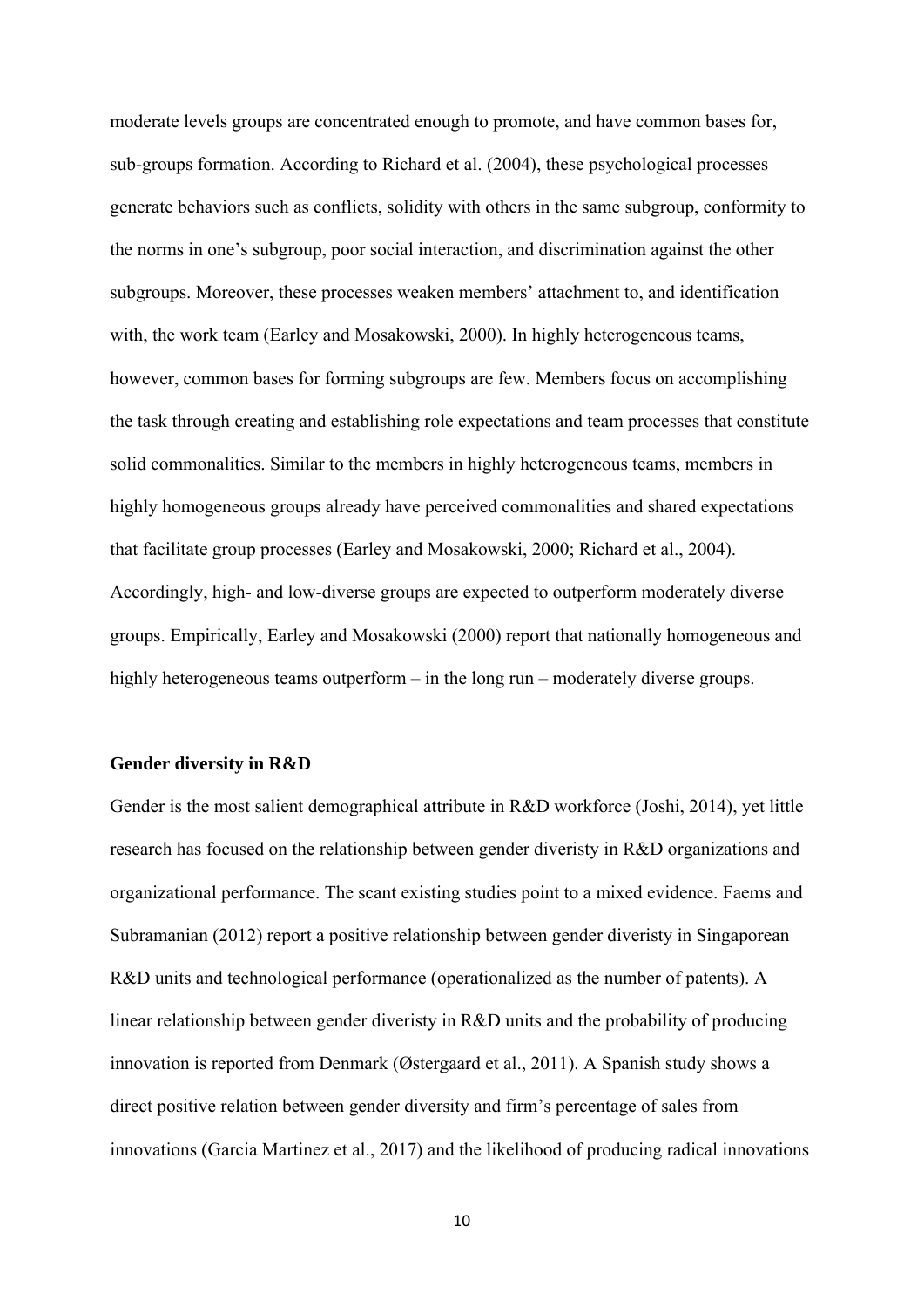(Díaz-García et al., 2013). A more recent work from the same national context (Spain) shows an inverted U-shape relationship between R&D gender diveristy and the propensity to produce an innovation (González-Moreno et al., 2018). Clearly, and similar to diversity studies from other contexts (e.g., TMTs and board of directors), the findings from R&D context are not consistent, which calls for further research on this topic.

Cordero et al. (1996) argue that diverse R&D labor force in an organization provides a pool of different ideas that can facilitate the performance of R&D unit and contribute to its innovativeness. In a similar vein, studies (Cox, Lobel and McLeod, 1991, Watson, Kumar and Michaelsen, 1993) report observable attributes, such as ethnicity and nationality, have positive relationship with desirable cognitive outcomes (e.g., decision comprehensiveness and idea quality) attributed to the positive association between group diversity and creativity (Cordero et al., 1996, Chen et al., 2008). This reasoning is not consistent, however, with observations that women entering R&D environments feel isolated (Culotta, Kahn, Koppel and Gibbons, 1993). Isolation perception signifies in-group and out-group categorization. Social categorization leads to intergroup biases that disrupt group functioning (Van Knippenberg, De Dreu and Homan, 2004), resulting in a negative impact on performace.

One of the challenges facing studies of diversity in R&D and its relationship with innovation performance is the used measures. Different indicators have been used to assess firm's innovation-related performance (e.g., patents, likelihood of producing innovations, incremental vs. radical innovations, percentage of sales). Although novelty and number of patents can be indicators of how innovative the R&D unit and firm is, these outcomes are limited in terms of describing how successful the firm has been in capitalizing on these innovations. The study by Garcia Martinez et al. (2017) is the only we found to make a direct link to sales. However, this study does not take into account the contribution of R&D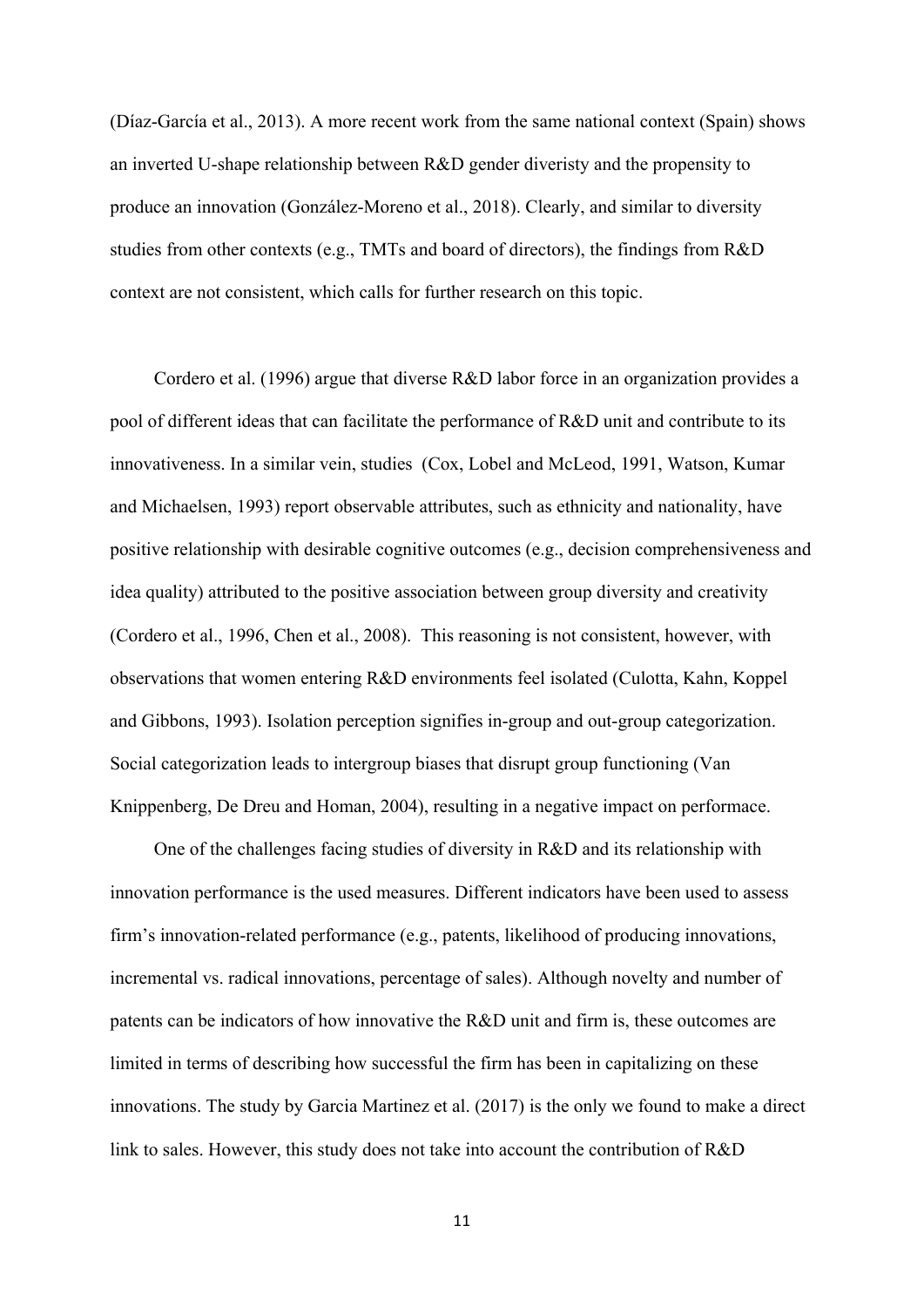individuals. Although sales amount per se is critical, average employee contribution to the outcome (i.e., employee productivity) is more informative as a performance indicator. This is because individual level performance indicators are more relevant for human resource practices and employee development (Huselid, 1995). Also, employee productivity is an indicator that can be used for internal and external benchmarking. To the best of our knowledge, no previous study has investigated the link between gender diversity and employee productivity (as a function of turnover stemming from unit's innovations) in R&D context. This study specifically explores this relationship and its direction.

## **Methods**

#### **Sample**

The sample consists of Swedish firms having an own R&D unit and fulfilling the two conditions of 1) developing a product or a service without external professional help and 2) participating at least once in both the national R&D Survey and Community Innovation Survey (CIS). Only 'sole-developers' are included in the sample because the extent to which external assistance contributed to the development of new product or service can vary from one firm to another. Statistics Sweden carried out both surveys (R&D and CIS) on behalf of the Swedish government.

Sample selection was based on matching firms from the two national surveys. Firms that participated in R&D 2005 survey and either CIS 2006 survey or CIS 2008 survey were selected; firms that took part in R&D 2007 survey and either CIS 2008 survey or CIS 2010 survey were chosen, and firms that answered R&D 2009 survey and CIS 2010 survey were included. Matched sample sizes from R&D and CIS surveys are reported in Table 1a (time lag ranging from 1 to 3 years). Males dominated R&D employees. In all matched surveys, the percentage of female employees was higher in the service sector than in the manufacturing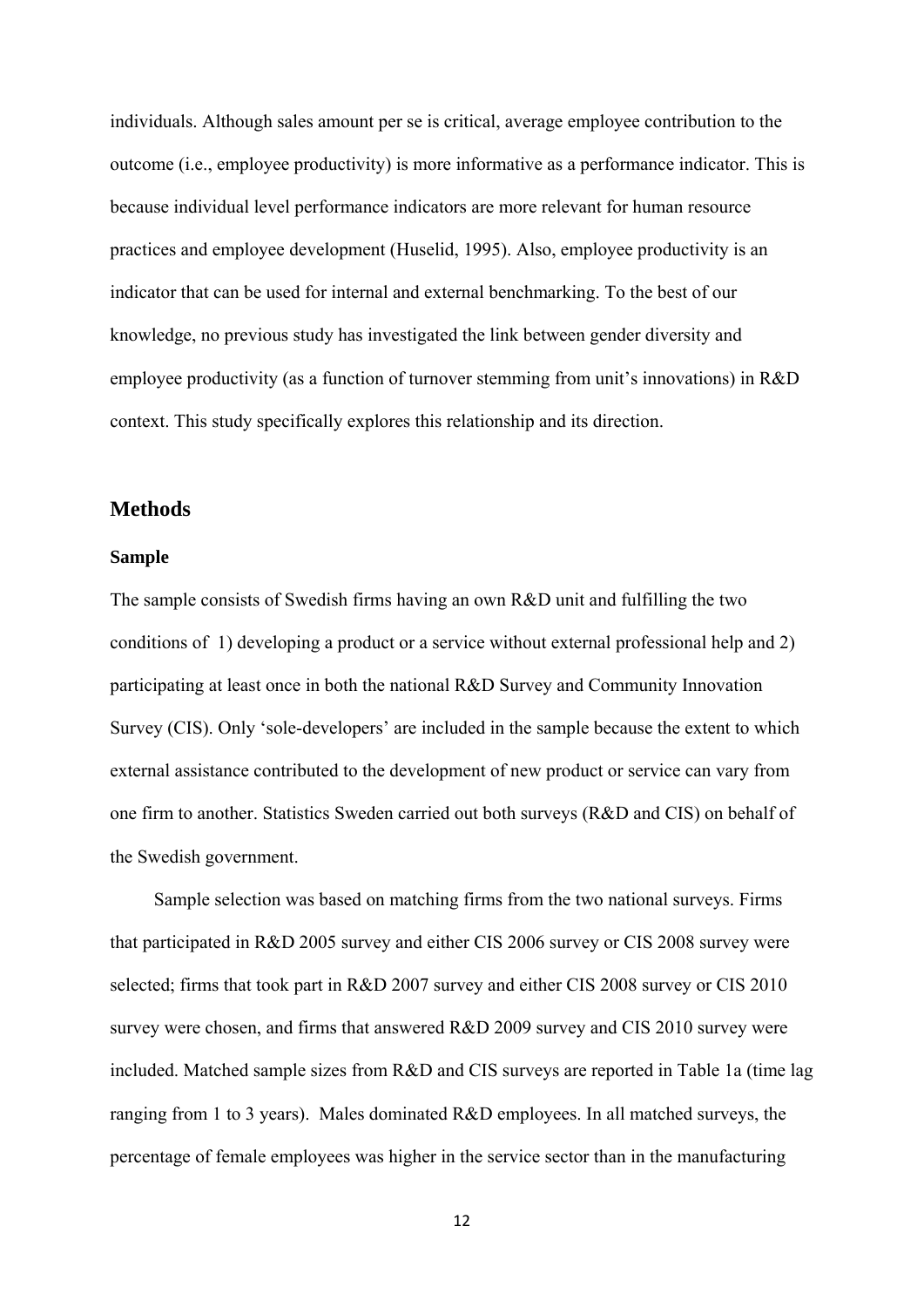sector. The matched samples had more manufacturing firms than service firms and the majority of the included R&D units (approximately 80%) had a size of less than 100 employees.

#### **Insert Table 1a here**

#### **Measures**

*Dependent variables.* R&D performance was measured using direct output of R&D employees' innovative efforts (innovation-related employee productivity). The product innovation-specific contribution to firm performance, measured as a percentage of total sales stemming specifically from produced innovations, is available in CIS 2006, 2008 and 2010. To obtain the monetary value of this contribution (Swedish Krona), the percentages were multiplied by the reported total sales of the year. The resulting figure explicitly measures sales obtained from introducing new or significantly improved product or service to the firm and/or to the market. In order to obtain the average contribution per R&D employee, this number was divided by the size of R&D unit as reported in R&D surveys and transformed using the natural algorithm formula (Huselid, 1995, Ali et al., 2011).

*Independent variables*: Unit-level demography constructs describe the pattern or configuration of unit members' demographic characteristics at an aggregate level (Joshi, Liao and Roh, 2011). The number of male and female employees was obtained from R&D survey for the years 2005, 2007 and 2009. Gender diversity measure was calculated using Blau's (1977) index (1-∑pi2, where *p* is the proportion of each group in the sample and *i* is the number of groups). Blau's index is a frequently used measure of categorical diversity attributes such as gender (Joshi et al., 2011). The index for gender diversity ranges between 0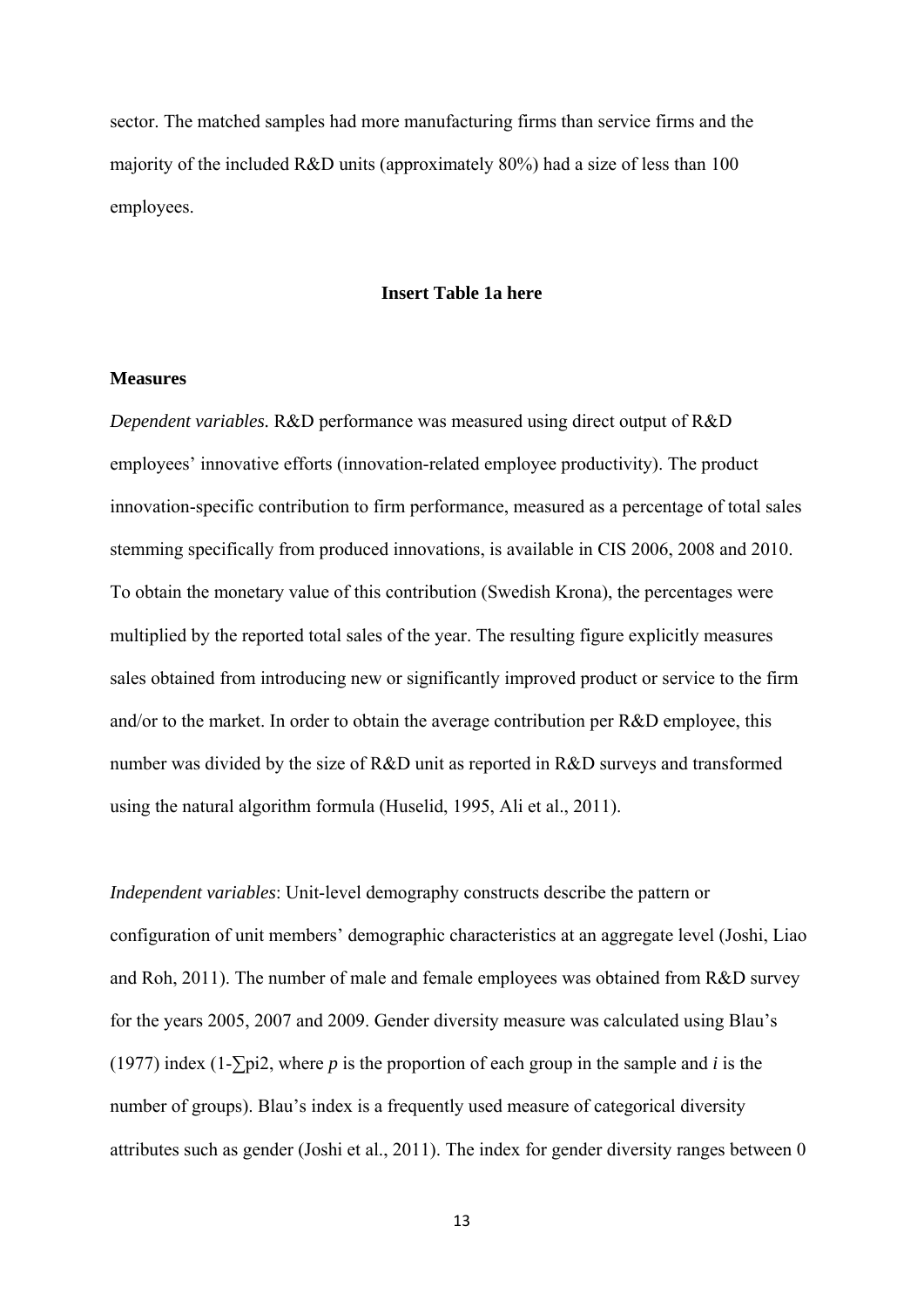(the unit has only men or women) and .50 (the unit has an equal proportion of men and women). Due to multicollinearity between the variable gender diversity and its nonlinear transformation, the values were standardized by subtracting the mean and dividing by the standard deviation (Østergaard et al., 2011).

*Control variables.* The following variables were controlled for in the analyses: Firm type (stand-alone = 0, affiliated with a business group (subsidiary) = 1),  $R&D$  workforce size (total number of employees in the R&D department, log transformed), involvement in extramural R&D (1 = Yes, 2 = No), amount invested in R&D (log transformed), and industry type (0 = services,  $1 =$  manufacturing). Subsidiaries might benefit from potentially combined resources (Ali et al., 2011). Faems and Subramanian (2012) report a relationship between R&D unit's size and its innovative productivity. Since the nature of R&D function may differ in manufacturing and services industries, the classification of the organization in this regard was accounted for (Garcia Martinez et al., 2017, González-Moreno et al., 2018). Investing in R&D indicates explicit and systematic effort to produce innovations. Information about investment in R&D and R&D unit's size were measured in the national R&D surveys. The remaining variables were obtained from the CIS (Statistics Sweden, 2006, 2008, 2010) and R&D (Statistics Sweden, 2005, 2007, 2009) Surveys. All measures and their sources appear in Table 1b.

#### **Insert Table 1b here**

#### *Analysis*

To explore the theoretically-driven positive, negative and non-linear relationships, a series of hierarchical regression analyses was used. In the first step (Model 1), the control variables were inserted. In the second step (Model 2), the linear gender diversity variable was added. Finally, in the third step (Model 3), the non-linear transformation of gender diversity was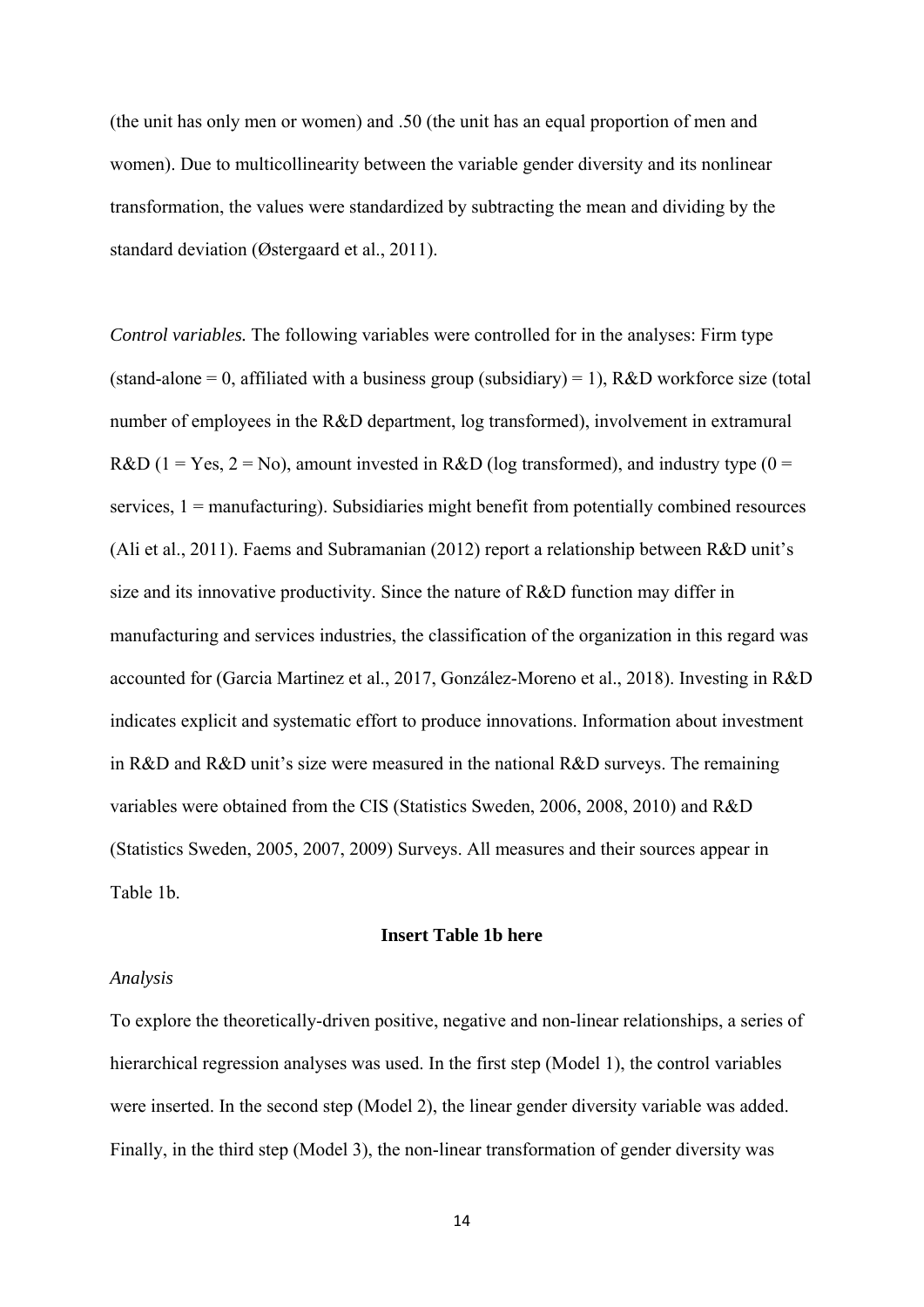included. Model predictive ability was judged based on the change in the percentage of variance explained after adding the linear and non-linear forms of gender diversity.

## **Results**

Tables 2a, 2b, and 2c report descriptive statistics for the five matched samples. Regression analyses' results are reported in Tables 3a, 3b, and 3c. Model 1 shows the direction and magnitude of the relationship between the control variables and innovation-related employee productivity. In Model 2, the linear form of gender diversity is negatively correlated with employee productivity (R&D 2005 and R&D 2009). The non-linear transformation of gender diversity, added in Model 3, is statistically significant and explains additional variance in the dependent variable. The findings from this study are thus in favor of a non-linear, U-shape, relationship where high gender diversity is associated with highest performance. Figures  $1 - 5$ illustrate this relationship graphically.

> **Insert Tables 2a, 2b, and 2c about here Insert Tables 3a, 3b, and 3c about here Insert Figures 1, 2, 3, 4, and 5 about here**

### **Discussion**

The results of this study support previous research reporting a non-linear, upright U-shape, relationship between gender diversity and performance (Earley and Mosakowski, 2000, Richard et al., 2004). They are also consistent with more recent findings from the boardroom (Joecks, Pull and Vetter, 2013). The right-hand side of the U-shape relationship indicates gender balance is associated with higher innovation productivity per R&D employee. The left-hand side of the non-linear U-shape relationship is not significant for all, but one, of the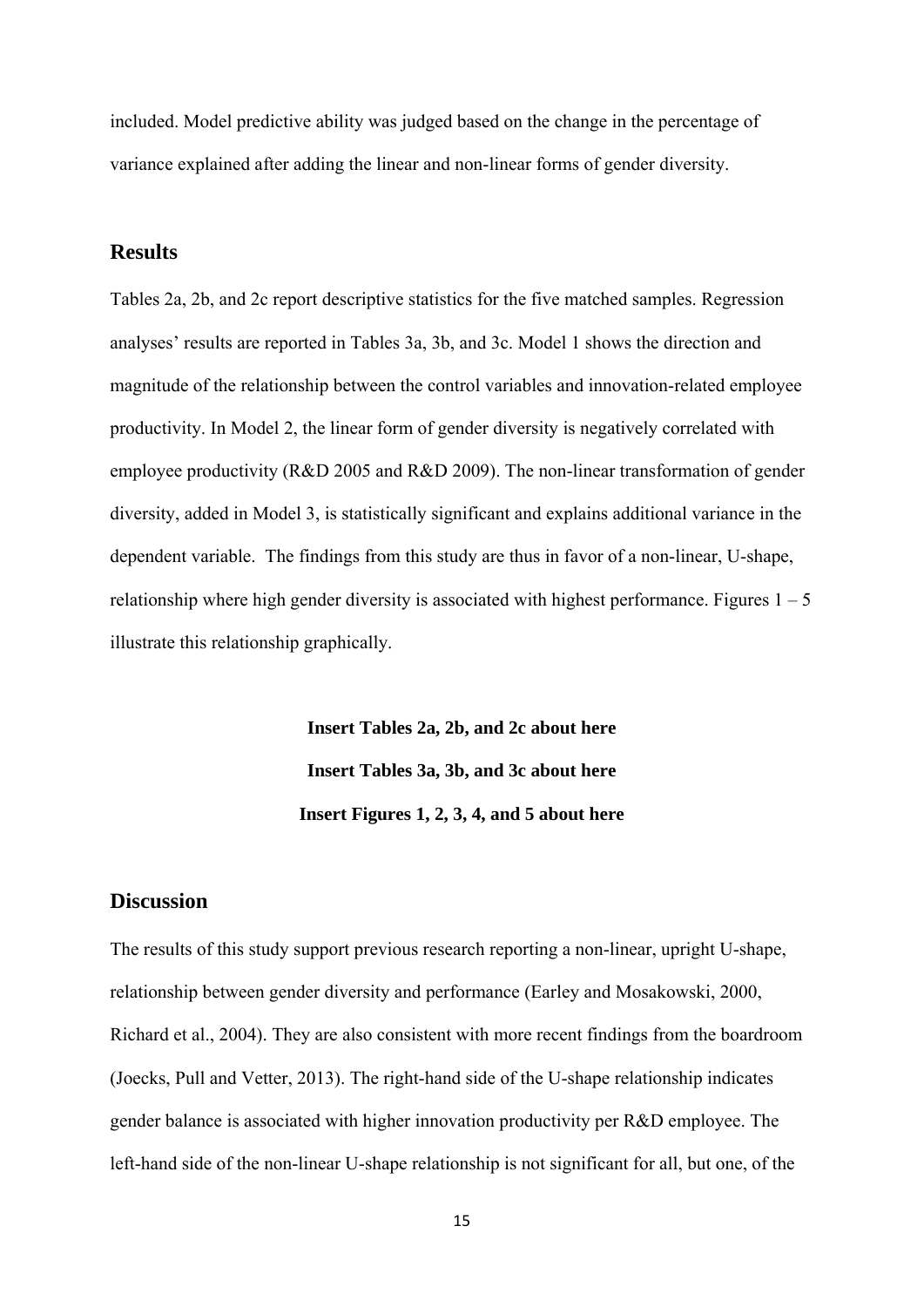five analyses. This may indicate low levels of gender diversity have no impact on employee productivity and the positive impact starts to materialize as R&D workforce becomes more heterogeneous. The results support the value-in-diversity discourse and the business case for gender diversity (Ely and Thomas, 1996, Lozano and Escrich, 2017) in R&D units.

One explanation for the higher productivity observed in highly diverse R&D units can be attributed to the different behavioral styles facilitating communication and improving decision making in these groups (Fenwick and Neal, 2001, Henry, Kmet, Desrosiers and Landa, 2002). Another is the broader and more heterogeneous knowledge base that enables these groups to better understand internal and external needs and solve problems (Cordero et al., 1996). For instance, rigorous discussions of various approaches to solve problems and develop products and services lead to better decision quality (Van Knippenberg et al., 2004), nurture the potential to creativity and innovations (Cox et al., 1991, Watson et al., 1993), and enhance the competitiveness of the organization. These arguments are consistent with the information/decision making perspective (Williams and O'Reilly, 1998). According to the resource based view (RBV) of the firm (Barney, 1991), knowledge workers – such as R&D employees – can be perceived as rare, valuable, and hard to imitate resource. The RBV theory also holds that transforming a short-run competitive advantage into a sustained competitive advantage requires heterogeneous resources in nature. Gender diverse R&D unit is an example of such a heterogeneity (even after controlling for tenure and education (Joshi, 2014)).

The statistically non-significant relationships in the non-linear relationship (left-hand side of the curve) in four analyses suggest the dynamics of gender diversity are complex. For instance, considering U-shape relationship between gender diversity and performance, is there a magical (minimum) percentage that is required to reap the benefits of gender diversity in R&D organizations? Although our study does not provide an answer to this question, research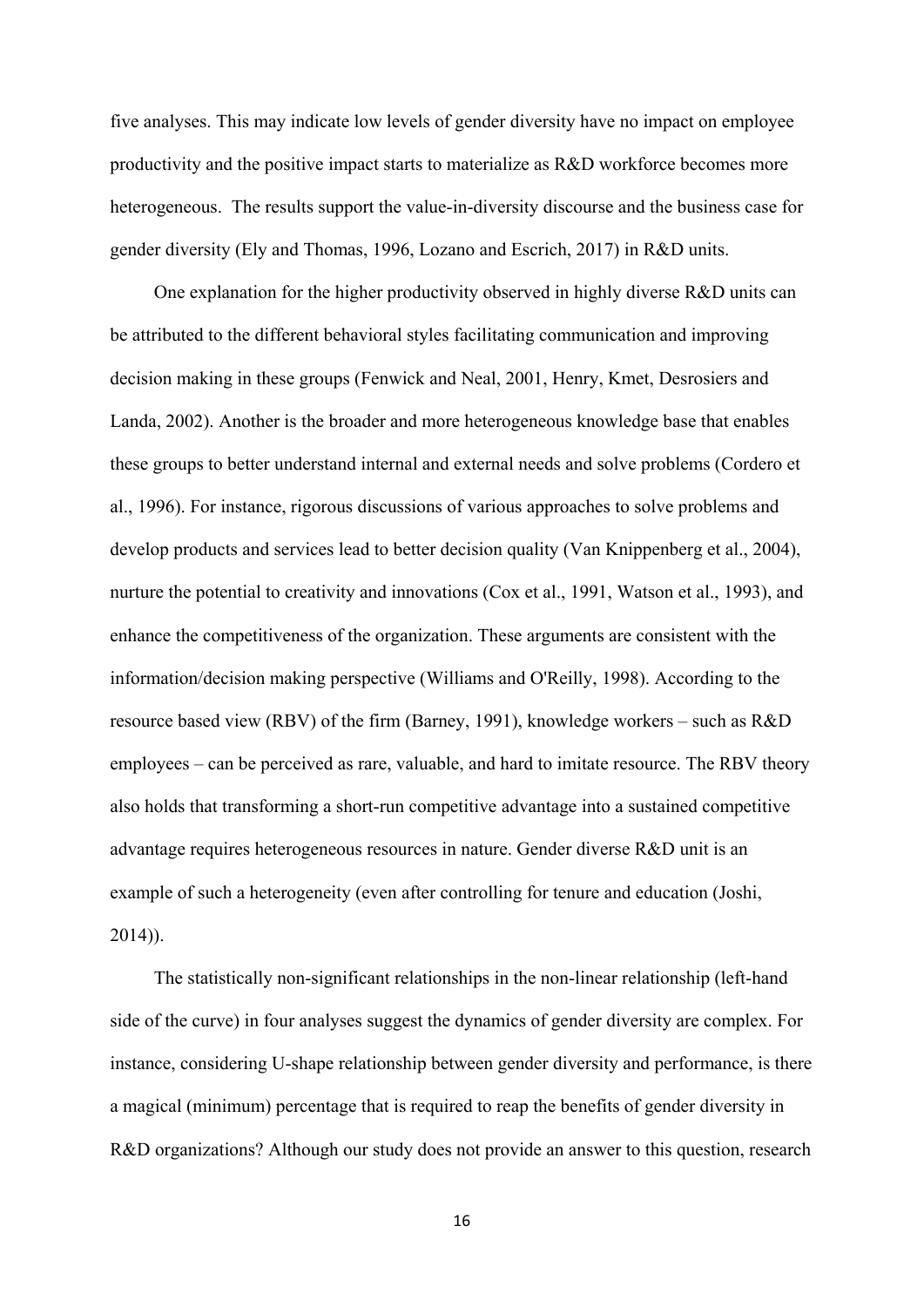on board diversity suggests a "critical mass" of approximately 30% females is associated with higher firm performance (Joecks et al., 2013).

 The negative relationship from the fifth analysis (R&D 2009 and CIS 2010 surveys), although consistent with previous research on cultural diversity (Earley and Mosakowski, 2000, Richard et al., 2004), it constitutes an exception in this study. Unlike the other analyses, the lack of data on investment in R&D hindered controlling for this significant variable in the analyses. So empirically, this may have contributed to this inconsistent finding. Yet, the statistical significance of the right-hand side of the curve supports the arguments, and evidence from previous years, that firms capitalize on gender diversity best when having gender-balanced R&D units.

#### **Contribution**

The contribution of this study is multifold. First, it focuses on gender diversity in a fundamental function for firms' sustainability and growth in the knowledge-based economy, namely, R&D. Since innovations often initiate and materialize in R&D units, the R&D function is crucial and constitutes the driving force for firm's innovation performance and sustaining competitive advantage. Unlike demographic diversity in TMTs, diversity in this specific, and growing, professional group is under-researched. This study extends the scant available empirical studies on gender diversity in this context (Østergaard et al., 2011, Faems and Subramanian, 2012, Díaz-García et al., 2013, Joshi, 2014, Garcia Martinez et al., 2017, González-Moreno et al., 2018) and adds to recent evidence on the U-shape relationship between gender diversity and firm performance (Joecks et al., 2013). It also extends diversity research beyond TMTs and board of directors. Second, the positive evidence of gender diversity obtained from five samples using longitudinal design provides strength to the existing research that promotes the value-in-diversity perspective (Ely and Thomas, 1996,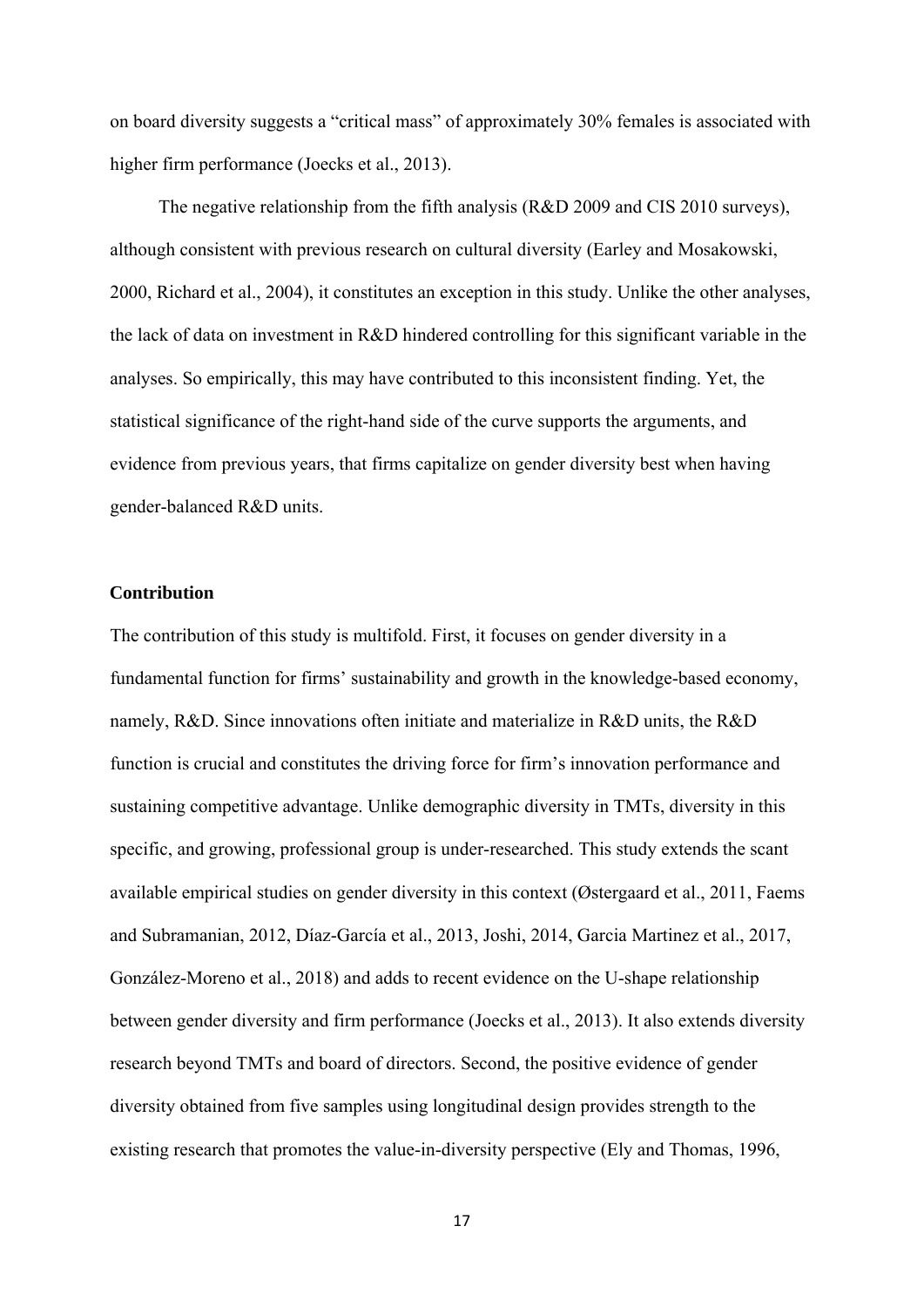Williams and O'Reilly, 1998, Lozano and Escrich, 2017) in a non-traditional, historically male-dominated profession. Third, unlike other studies that use the measures of number of patents (e.g., Faems and Subramanian, 2012), the likelihood of producing innovation (Østergaard et al., 2011, González-Moreno et al., 2018), or percentage of innovation-related sales (Garcia Martinez et al., 2017) as a performance indicator, this study focuses on R&D employee innovation productivity as an outcome. This measure is superior to other measures because it represents the direct monetary value stemming from R&D employees' inputs. Additionally, it is one of the meaningful performance indicators used in human resource management for internal and external benchmarking (Huselid, 1995). Fourth, diversity literature has been focusing either on team or overall firm levels (Østergaard et al., 2011). This study investigates gender diversity on the unit level and by that extends existing studies linking diversity to innovation. Finally, the study sheds light on a special national context (Sweden) where both gender equality and innovation production are internationally recognized.

The study has implications for managing R&D units. First, from a human resource management perspective, firms can work actively to attract and recruit qualified candidates from the under-represented gender (sex) for jobs in R&D functions. As the findings reveal, there is a business case for diversity. Second, to alleviate the negative tendency of managers employing people similar to themselves (Triventi, 2015), gender diversity can be discussed professionally in R&D organizations. Communicating the benefits of having a diverse workforce in producing higher quality decisions, despite disagreements and conflicts, may help managers change existing prejudices and stereotypes. Disagreements are natural outcomes when various perspectives meet. When managed well, however, these disagreements have large potential to generate creative solutions and innovations. Third, because sustaining competitive advantage and not merely survival is the goal of all firms, top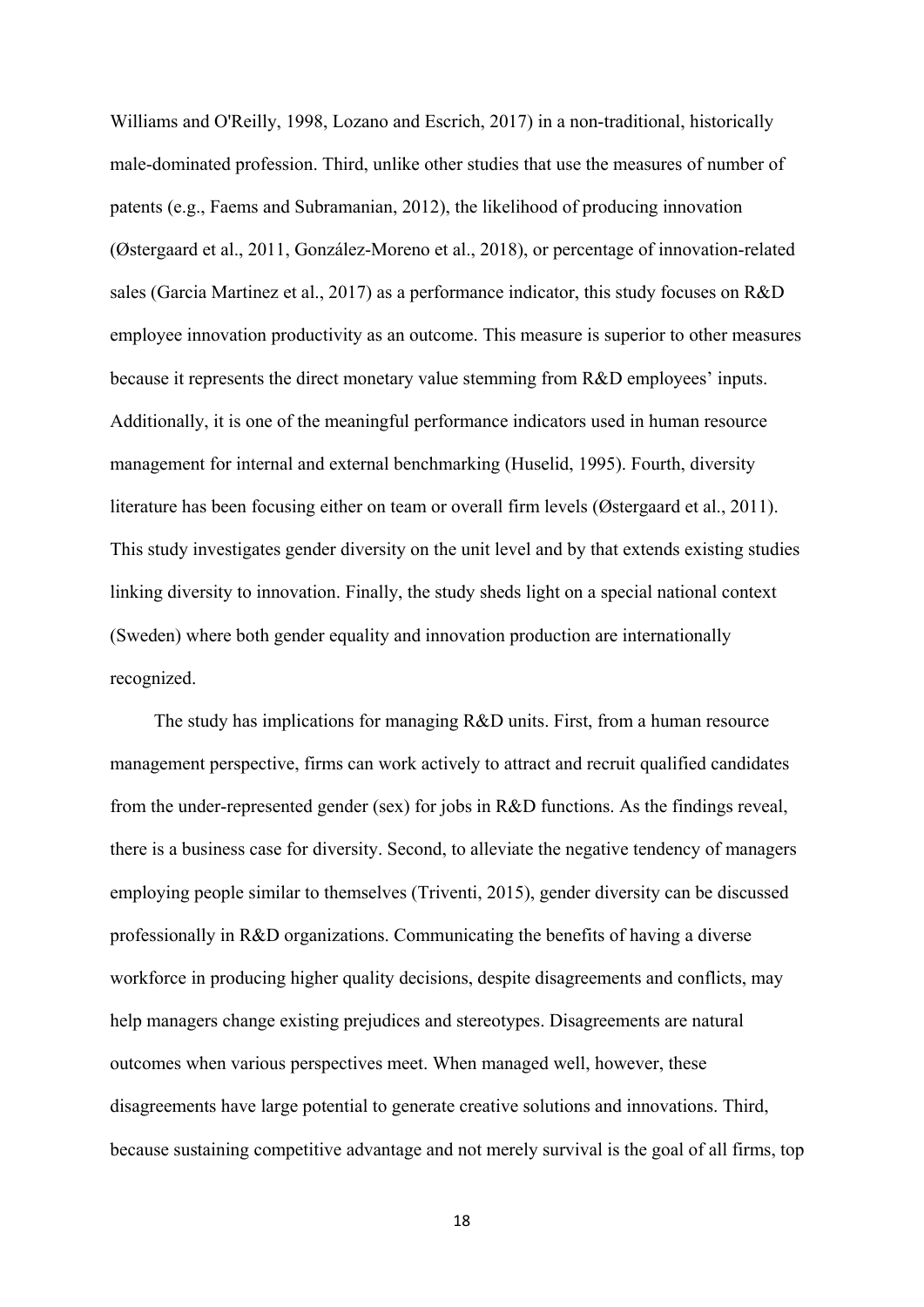management (and boards) will benefit from emphasizing climate for inclusion practices (Nishii, 2013). An example can be having clear goals regarding increasing the number of R&D professionals from the under-represented sex. Finally, promoting and working actively with implementing strategies for gender equality in professional roles is positive for organizations. Organizations can lift up this aspect in their corporate social responsibility profile, influence how the society perceives them, and inspire (and bring hope to) future generations to invest in higher education fields that qualify for jobs in historically segregated professions.

## **Limitations**

Despite its unique contributions, this study has limitations. First, only one measure of R&D unit performance is included. Unfortunately, the data received for this study did not include other relevant performance-related indicators to be used for calculating other measures on the unit level. Nonetheless, employee productivity is a widely used indicator in the field (Huselid, 1995, Ali et al., 2011). Second, other visible and invisible attributes of diversity such as ethnicity and age may contribute to innovations (Østergaard et al., 2011) but they are excluded from this study. Nevertheless, by featuring only gender diversity, the study seeks to bring forward one of the under-investigated topics in R&D workforce research. Third, researchers argue that innovation is a collective process involving interaction between employees from all levels in a firm (Laursen, Mahnke and Vejrup-Hansen, 2005, Østergaard et al., 2011). Although we concur, we deem it appropriate for the purpose of this study to focus solely on the function of interest (R&D), its gender composition, and its contribution to the firm's performance (capitalization on produced innovations). Finally, the categorization of gender as men or women has its own limitation. Gender identity is a growing field of study and some countries started to promote gender neutral language. Employees who do not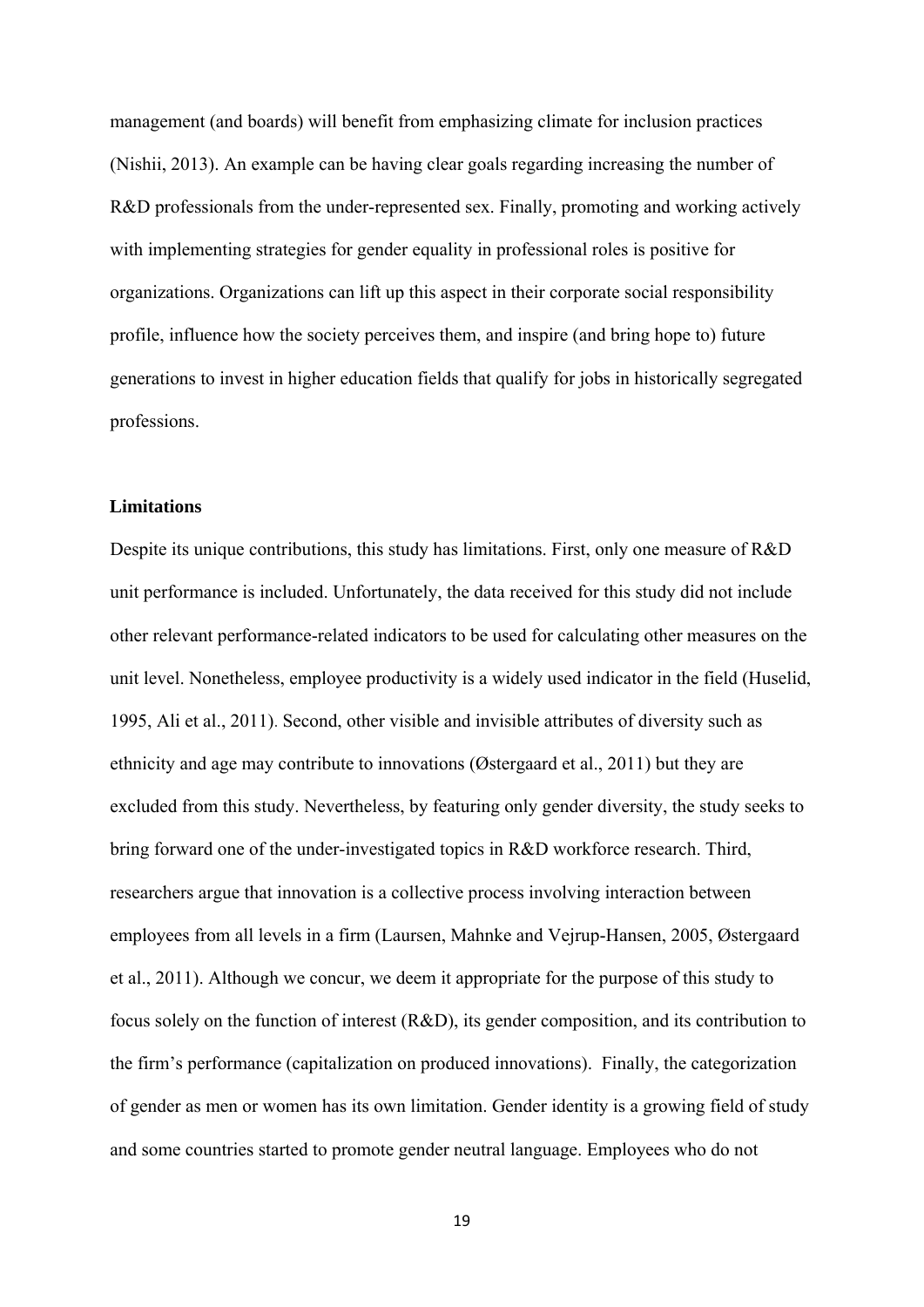identify themselves in any of the two gender categories (e.g., those who identify themselves as "other"), were treated as 'men' or 'women' in the two national surveys.

## **Future research**

Future research on R&D and innovative performance is encouraged to investigate if certain diversity characteristics are more valuable in specific branches. Also, exploring how (i.e., the underlying mediating mechanisms of) and under what circumstances (moderators) gender diversity influences firm's performance would help us understand the dynamics of this demographic attribute. Operationalizing theoretical underpinnings and empirically testing their roles in explaining diversity's relationship with innovation-related performance would be very insightful. Moreover, a future international comparison of R&D employee diversity and its relationship with firm performance is encouraged. Sweden is special (a leader in gender equality and innovation in Europe) so it would be interesting to investigate how contextual (national but also industry) factors may influence this relationship. Finally, 'sales' is an outcome of a collective effort in a firm. It would be interesting to see how the diversity in the other departments play out in relation to the R&D unit.

## **Notes**

Statistics Sweden follows several ethical guidelines in data collection including those adopted by the UN general assembly in 2014, the European Code of Practice, and the International Statistical Institute (ISI). Firms are informed that external actors get access to only anonymized data.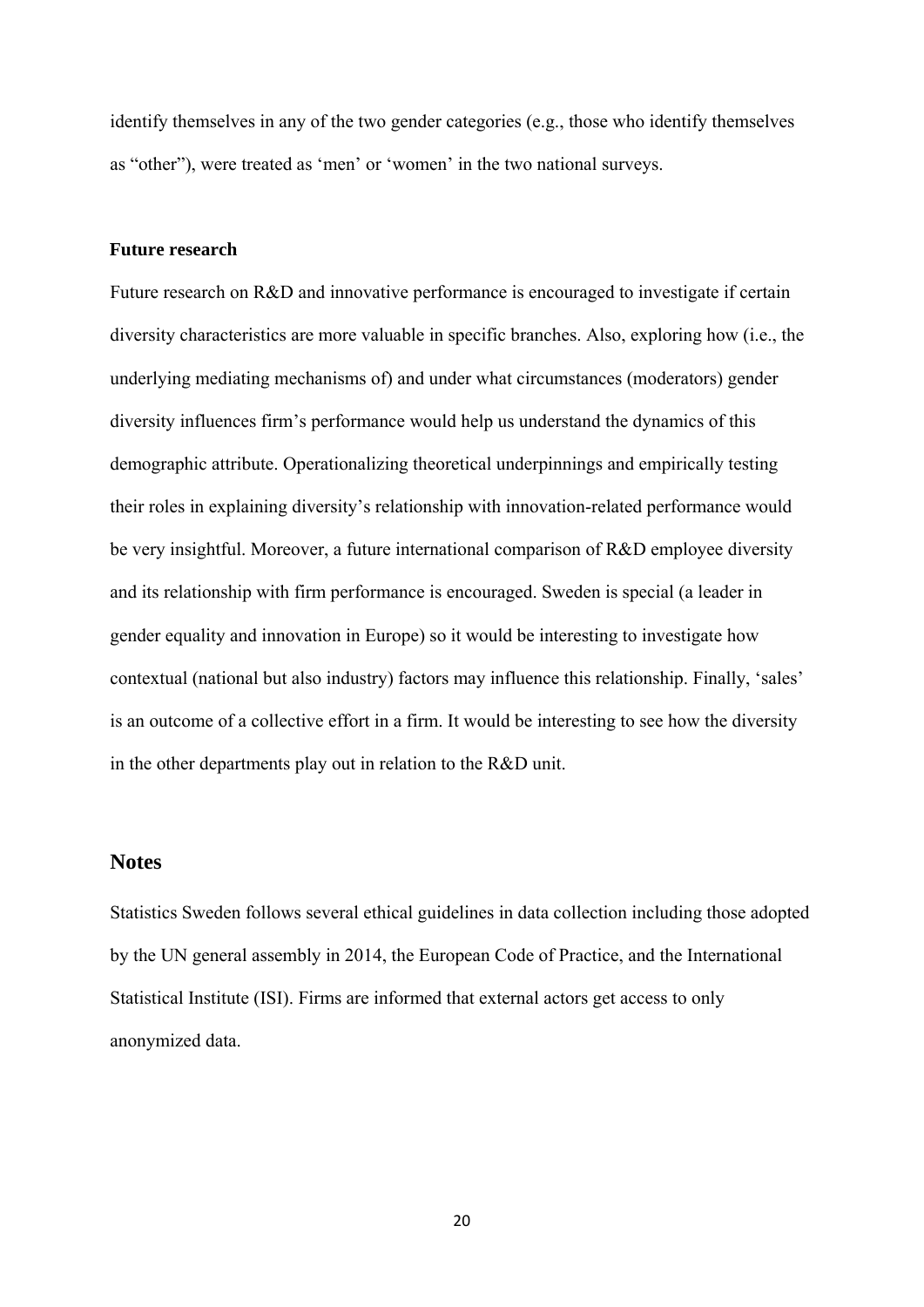## **References**

Akhilesh, K. (2014). *Introduction to R&D function,* New Delhi, India, Springer.

- Ali, M., Kulik, C. T. and Metz, I. (2011). The gender diversity–performance relationship in services and manufacturing organizations. *The International Journal of Human Resource Management,* 22**,** 1464-1485.
- Bantel, K. A. and Jackson, S. E. (1989). Top management and innovations in banking: Does the composition of the top team make a difference? *Strategic Management Journal,* 10**,** 107-124.
- Barney, J. (1991). Firm resources and sustained competitive advantage. *Journal of Management,* 17**,** 99-120.
- Bear, S., Rahman, N. and Post, C. (2010). The impact of board diversity and gender composition on corporate social responsibility and firm reputation. *Journal of Business Ethics,* 97**,** 207-221.
- Blau, P. M. (1977). *Inequality and heterogeneity: A primitive theory of social structure*, Free Press New York.
- Bowen, F. E., Rostami, M. and Steel, P. (2010). Timing is everything: A meta-analysis of the relationships between organizational performance and innovation. *Journal of Business Research,* 63**,** 1179-1185.
- Bowers, C. A., Pharmer, J. A. and Salas, E. (2000). When member homogeneity is needed in work teams a meta-analysis. *Small Group Research,* 31**,** 305-327.
- Brown, S. L. and Eisenhardt, K. M. (1995). Product development: Past research, present findings, and future directions. *Academy of Management Review,* 20**,** 343-378.
- Bunderson, J. S. and Sutcliffe, K. M. (2002). Comparing alternative conceptualizations of functional diversity in management teams: Process and performance effects. *Academy of Management Journal,* 45**,** 875-893.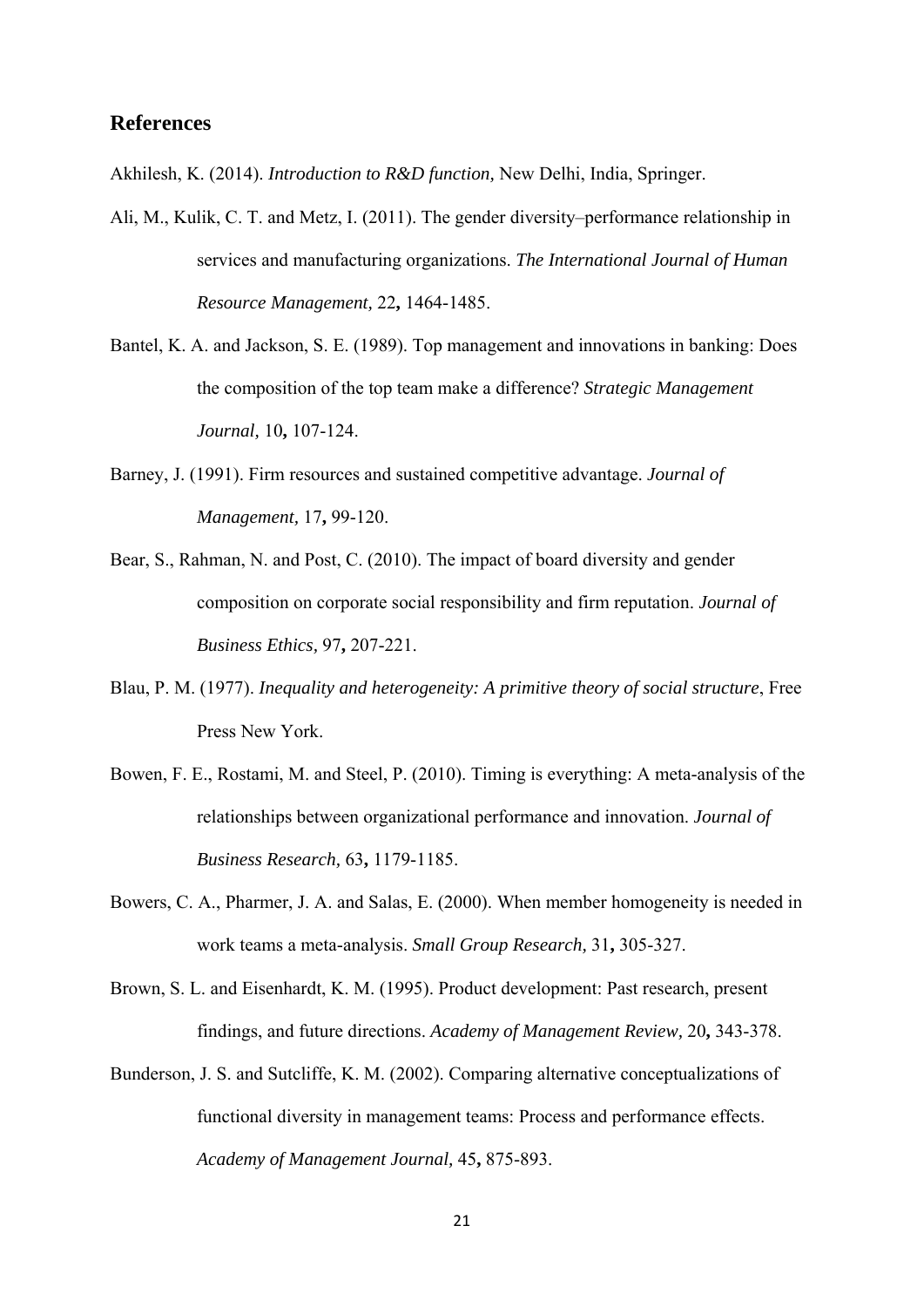Byrne, D. E. (1971). *The attraction paradigm,* New York, Academic Press.

- Byron, K. and Post, C. (2016). Women on boards of directors and corporate social performance: A meta‐analysis. *Corporate Governance: An International Review,* 24**,** 428-442.
- Cady, S. H. and Valentine, J. (1999). Team innovation and perceptions of consideration: What difference does diversity make? *Small Group Research,* 30**,** 730-750.
- Charles, M. and Grusky, D. B. (2005). *Occupational ghettos: The worldwide segregation of women and men,* Stanford, California, Stanford University Press.
- Chatman, J. A., Polzer, J. T., Barsade, S. G. and Neale, M. (1998). Being different yet feeling similar: The influence of demographic composition and organizational culture on work processes and outcomes. *Administrative Science Quarterly,* 43**,** 749-780.
- Chen, M. H., Chang, Y. C. and Hung, S. C. (2008). Social capital and creativity in R&D project teams. *R&D Management,* 38**,** 21-34.
- Chen, S., Ni, X. and Tong, J. Y. (2016). Gender diversity in the boardroom and risk management: A case of R&D investment. *Journal of Business Ethics,* 136**,** 599- 621.
- Cheryan, S., Ziegler, S. A., Montoya, A. K. and Jiang, L. (2017). Why are some stem fields more gender balanced than others? *Psychological Bulletin,* 143**,** 1-35.
- Chowdhury, S. (2005). Demographic diversity for building an effective entrepreneurial team: Is it important? *Journal of Business Venturing,* 20**,** 727-746.
- Cordero, R., Ditomaso, N. and Farris, G. F. (1996). Gender and race/ethnic composition of technical work groups: Relationship to creative productivity and morale. *Journal of Engineering and Technology Management,* 13**,** 205-221.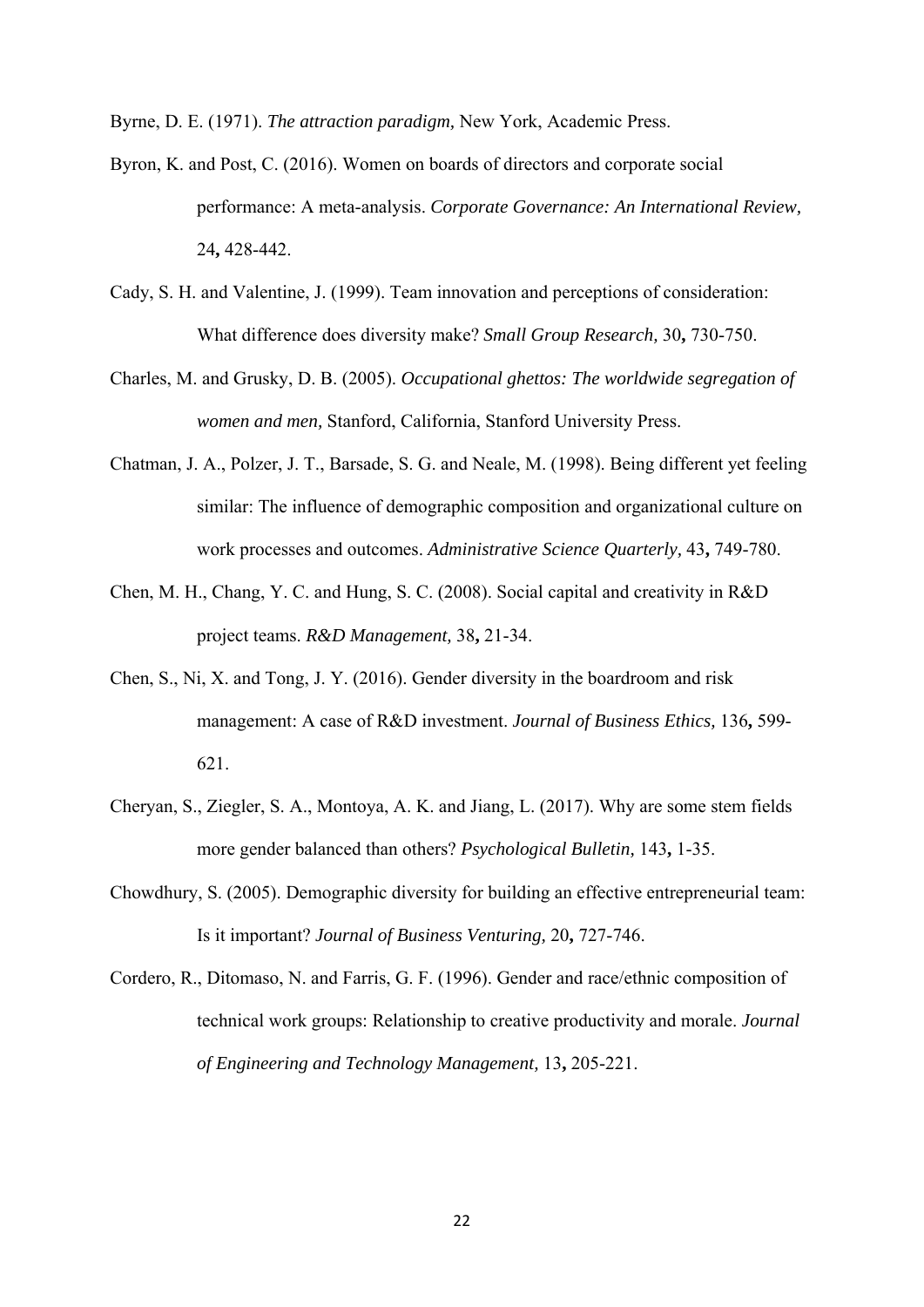- Cox, T. H., Lobel, S. A. and Mcleod, P. L. (1991). Effects of ethnic group cultural differences on cooperative and competitive behavior on a group task. *Academy of Management Journal,* 34**,** 827-847.
- Culotta, E., Kahn, P., Koppel, T. and Gibbons, A. (1993). Women struggle to crack the code of corporate culture. *Science,* 260**,** 398-404.
- Díaz-García, C., González-Moreno, A. and Jose Sáez-Martínez, F. (2013). Gender diversity within R&D teams: Its impact on radicalness of innovation. *Innovation,* 15**,** 149- 160.
- Earley, P. C. and Mosakowski, E. (2000). Creating hybrid team cultures: An empirical test of transnational team functioning. *Academy of Management Journal,* 43**,** 26-49.
- Ely, R. J. and Thomas, D. A. (1996). Making differences matter: A new paradigm for managing diversity. *Harvard Business Review,* 74**,** 79-90.
- European Commission. (2019). *European innovation scoreboard*. Brussel, Belguim: European Commission. Available:

https://ec.europa.eu/growth/industry/innovation/facts-figures/scoreboards\_en [Accessed August 1, 2019].

- Faems, D. and Subramanian, A. M. (Year) Published. R&D manpower diversity and technological performance: Exploring the interaction between demographic and functional diversity. Management of Innovation and Technology (ICMIT), 2012 IEEE International Conference, 2012. IEEE, 51-56.
- Fenwick, G. D. and Neal, D. J. (2001). Effect of gender composition on group performance. *Gender, Work & Organization,* 8**,** 205-225.
- Frink, D. D., Robinson, R. K., Reithel, B., Arthur, M. M., Ammeter, A. P., Ferris, G. R., Kaplan, D. M. and Morrisette, H. S. (2003). Gender demography and organization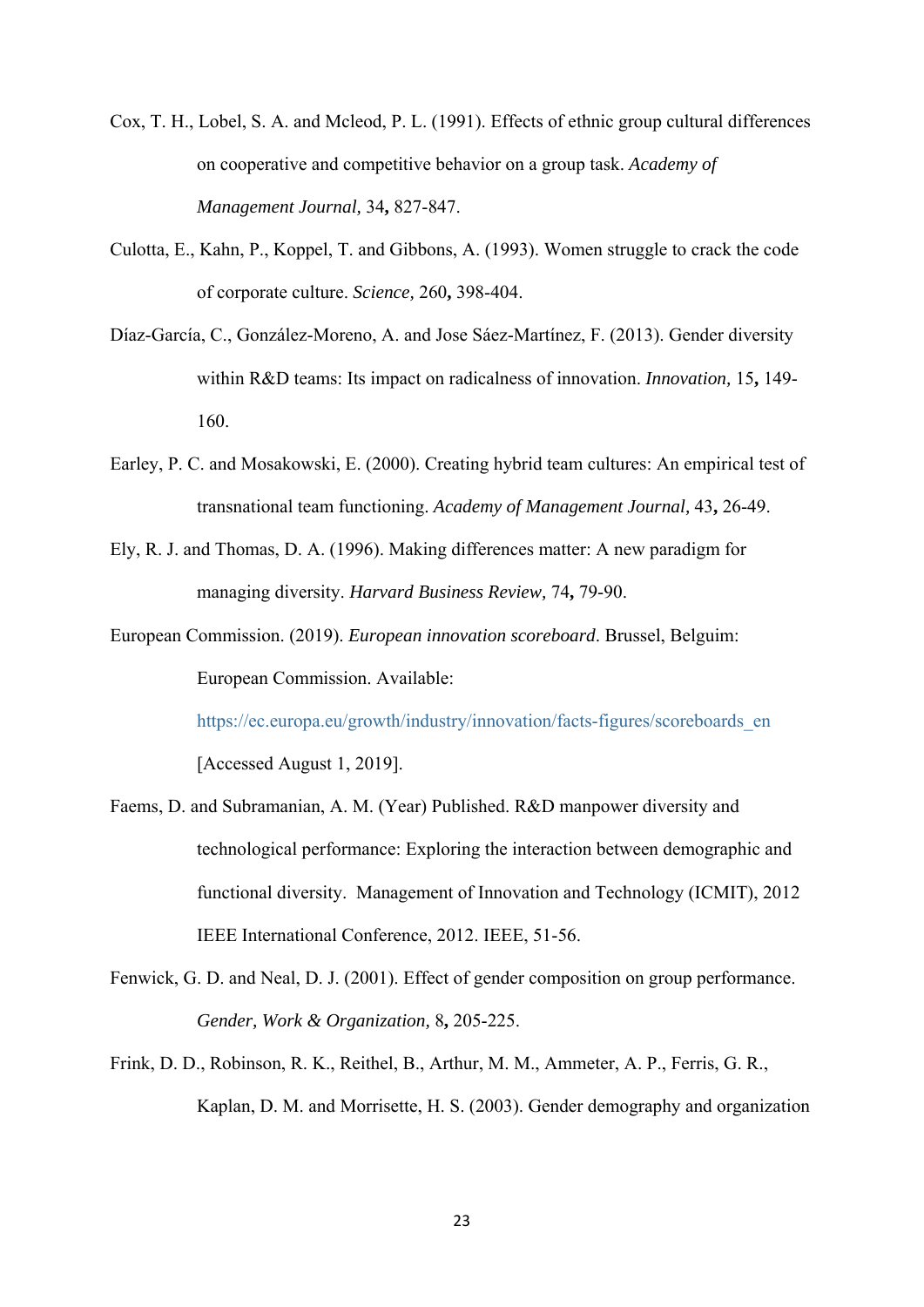performance: A two-study investigation with convergence. *Group & Organization Management,* 28**,** 127-147.

- Garcia Martinez, M., Zouaghi, F. and Garcia Marco, T. (2017). Diversity is strategy: The effect of R&D team diversity on innovative performance. *R&D Management,* 47**,** 311-329.
- González-Moreno, Á., Díaz-García, C. and Sáez-Martínez, F. J. (2018). R&D team composition and product innovation: Gender diversity makes a difference. *European Journal of International Management,* 12**,** 423-446.
- Gul, F. A., Srinidhi, B. and Ng, A. C. (2011). Does board gender diversity improve the informativeness of stock prices? *Journal of Accounting and Economics,* 51**,** 314- 338.
- Henard, D. H. and Mcfadyen, M. A. (2012). Resource dedication and new product performance: A resource-based view. *Journal of Product Innovation Management,* 29**,** 193-204.
- Henry, R. A., Kmet, J., Desrosiers, E. and Landa, A. (2002). Examining the impact of interpersonal cohesiveness on group accuracy interventions: The importance of matching versus buffering. *Organizational Behavior and Human Decision Processes,* 87**,** 25-43.
- Herring, C. (2009). Does diversity pay?: Race, gender, and the business case for diversity. *American Sociological Review,* 74**,** 208-224.
- Hoobler, J. M., Masterson, C. R., Nkomo, S. M. and Michel, E. J. (2018). The business case for women leaders: Meta-analysis, research critique, and path forward. *Journal of Management,* 44**,** 2473-2499.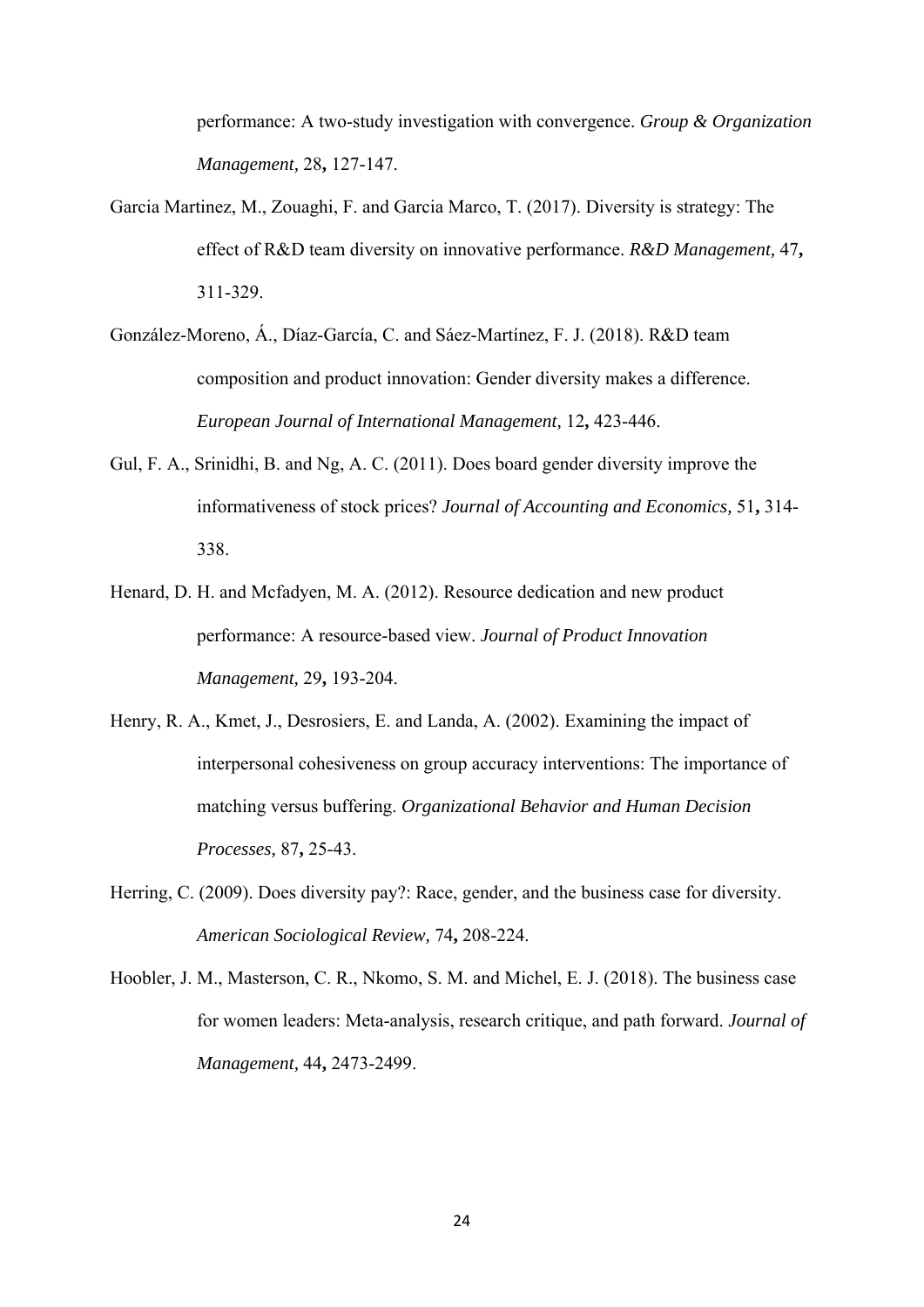Huselid, M. A. (1995). The impact of human resource management practices on turnover, productivity, and corporate financial performance. *Academy of Management Journal,* 38**,** 635-672.

- Jackson, S. E., May, K. E. and Whitney, K. (1995). Understanding the dynamics of diversity in decision-making teams. *Team effectiveness and decision making in organizations.*
- Jehn, K. A., Northcraft, G. B. and Neale, M. A. (1999). Why differences make a difference: A field study of diversity, conflict and performance in workgroups. *Administrative Science Quarterly,* 44**,** 741-763.
- Joecks, J., Pull, K. and Vetter, K. (2013). Gender diversity in the boardroom and firm performance: What exactly constitutes a "critical mass?". *Journal of Business Ethics,* 118**,** 61-72.
- Joshi, A. (2014). By whom and when is women's expertise recognized? The interactive effects of gender and education in science and engineering teams. *Administrative Science Quarterly,* 59**,** 202-239.
- Joshi, A., Liao, H. and Roh, H. (2011). Bridging domains in workplace demography research: A review and reconceptualization. *Journal of Management,* 37**,** 521-552.
- Kiavitz, D. A. (2003). More women in the workplace: Is there a payoff in firm performance? *The Academy of Management Executive,* 17**,** 148-149.
- Knight, D., Pearce, C. L., Smith, K. G., Olian, J. D., Sims, H. P., Smith, K. A. and Flood, P. (1999). Top management team diversity, group process, and strategic consensus. *Strategic Management Journal,* 20**,** 445-465.
- Lau, D. C. and Murnighan, J. K. (1998). Demographic diversity and faultlines: The compositional dynamics of organizational groups. *Academy of Management Review,* 23**,** 325-340.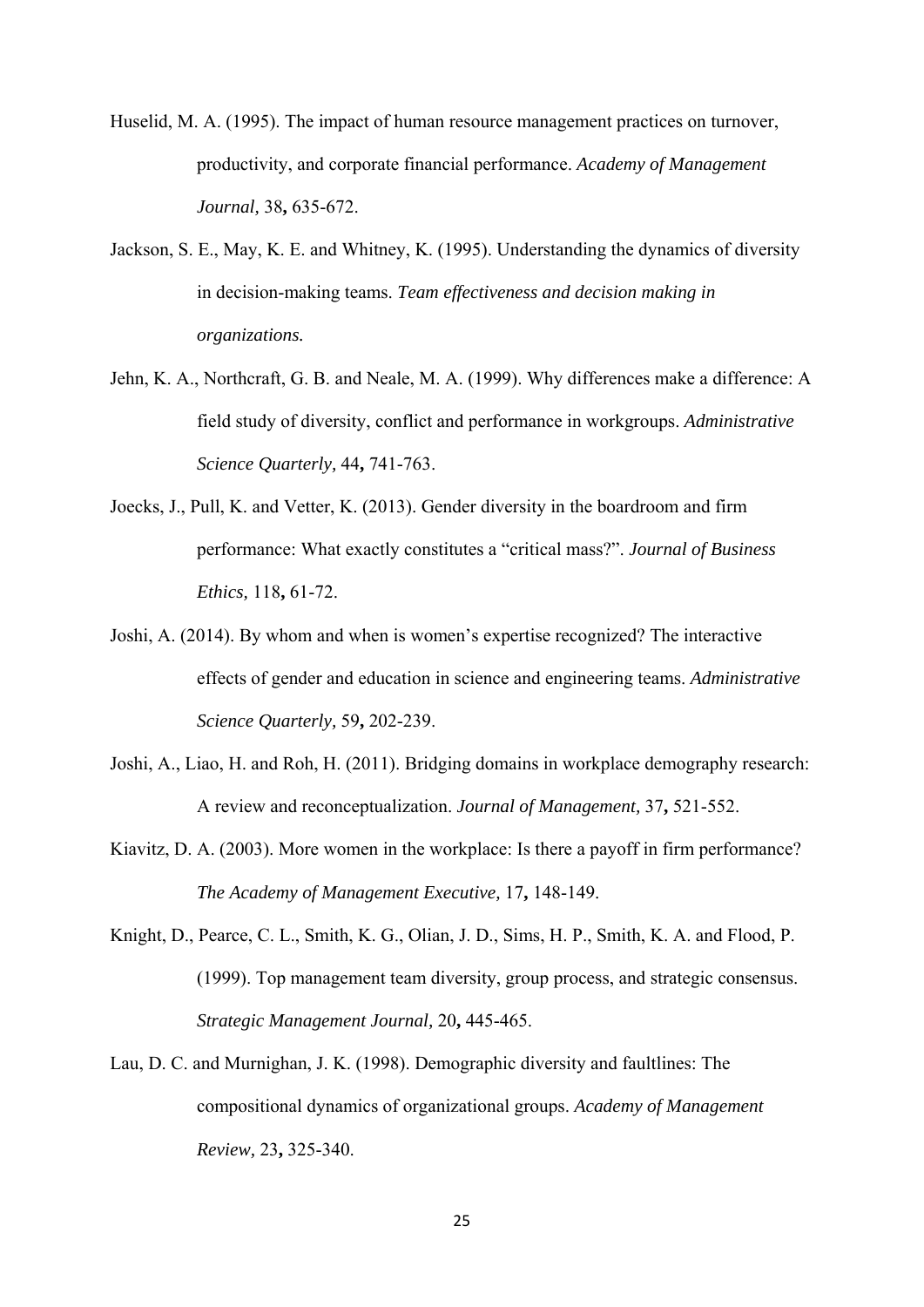- Laursen, K., Mahnke, V. and Vejrup-Hansen, P. (2005). Do differences make a difference? The impact of human capital diversity, experience and compensation on firm performance in engineering consulting. DRUID, Copenhagen Business School, Department of Industrial Economics and Strategy/Aalborg University, Department of Business Studies.
- Lozano, J. F. and Escrich, T. (2017). Cultural diversity in business: A critical reflection on the ideology of tolerance. *Journal of Business Ethics,* 142**,** 679-696.
- Mcmahon, A. M. (2011). Does workplace diversity matter? A survey of empirical studies on diversity and firm performance, 2000-09. *Journal of Diversity Management (JDM),* 5**,** 37-48.
- Milliken, F. J. and Martins, L. L. (1996). Searching for common threads: Understanding the multiple effects of diversity in organizational groups. *Academy of Management Review,* 21**,** 402-433.
- Nishii, L. H. (2013). The benefits of climate for inclusion for gender-diverse groups. *Academy of Management Journal,* 56**,** 1754-1774.
- O'reilly, C. A., Williams, K. Y. and Barsade, S. (1998). Group demography and innovation: Does diversity help? *Research on Managing Groups and Teams,* 1**,** 183-207.
- Oecd (2005). *Oslo manual : Guidelines for collecting and interpreting innovation data,* Paris, Organisation for Economic Co-operation and Development : Statistical Office of the European Communities.
- Østergaard, C. R., Timmermans, B. and Kristinsson, K. (2011). Does a different view create something new? The effect of employee diversity on innovation. *Research Policy,* 40**,** 500-509.
- Paulus, P. B. and Nijstad, B. A. (2019). *The oxford handbook of group creativity and innovation,* New York, USA, Oxford University Press.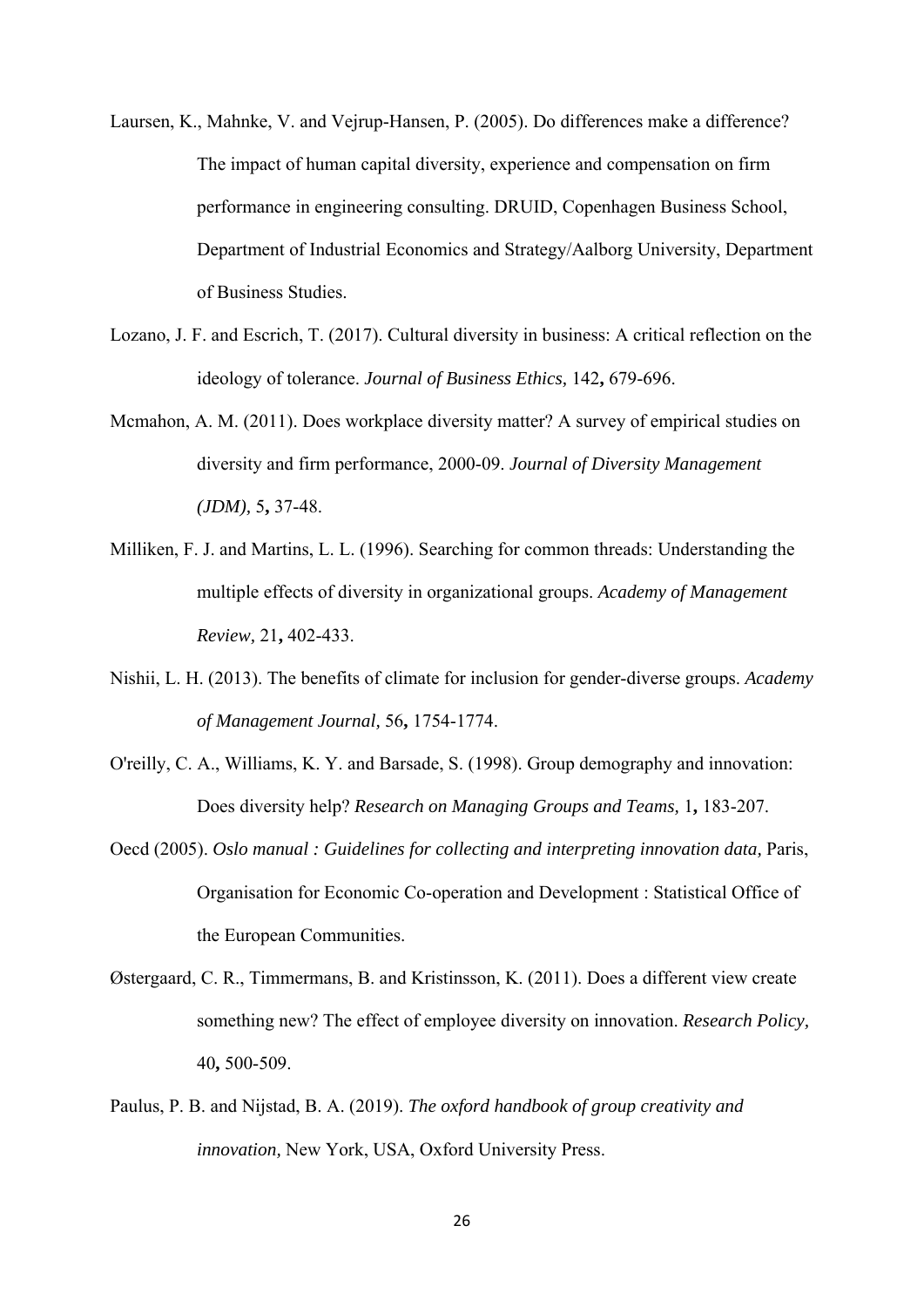- Pfeffer, J. (1983). Organizational demography. *In:* Cummings, L. L.and Staw, B. M. (eds.) *Research in organizational behavior.* Greenwich CT: JAI.
- Post, C. and Byron, K. (2015). Women on boards and firm financial performance: A metaanalysis. *Academy of Management Journal,* 58**,** 1546-1571.
- Richard, O. C., Barnett, T., Dwyer, S. and Chadwick, K. (2004). Cultural diversity in management, firm performance, and the moderating role of entrepreneurial orientation dimensions. *Academy of Management Journal,* 47**,** 255-266.
- Roberson, Q. M. (2019). Diversity in the workplace: A review, synthesis, and future research agenda. *Annual Review of Organizational Psychology and Organizational Behavior,* 6**,** 69-88.
- Rosenbusch, N., Brinckmann, J. and Bausch, A. J. J. O. B. V. (2011). Is innovation always beneficial? A meta-analysis of the relationship between innovation and performance in smes. 26**,** 441-457.
- Rousseau, M. B., Mathias, B. D., Madden, L. T. and Crook, T. R. (2016). Innovation, firm performance, and appropriation: A meta-analysis. *International Journal of Innovation Management,* 20**,** 1650033.
- Ruiz-Jiménez, J. M., Del Mar Fuentes-Fuentes, M. and Ruiz-Arroyo, M. (2016). Knowledge combination capability and innovation: The effects of gender diversity on top management teams in technology-based firms. *Journal of Business Ethics,* 135**,** 503-515.
- Salter, A. and Tether, B. S. (2014). Innovation in services: An overview. *In:* Haynes, K.and Grugulis, I. (eds.) *Managing services: Challenges and innovation.* UK: Oxford University Press.
- Statistics Sweden (2005). Research and development (R&D) in the business sector (national survey).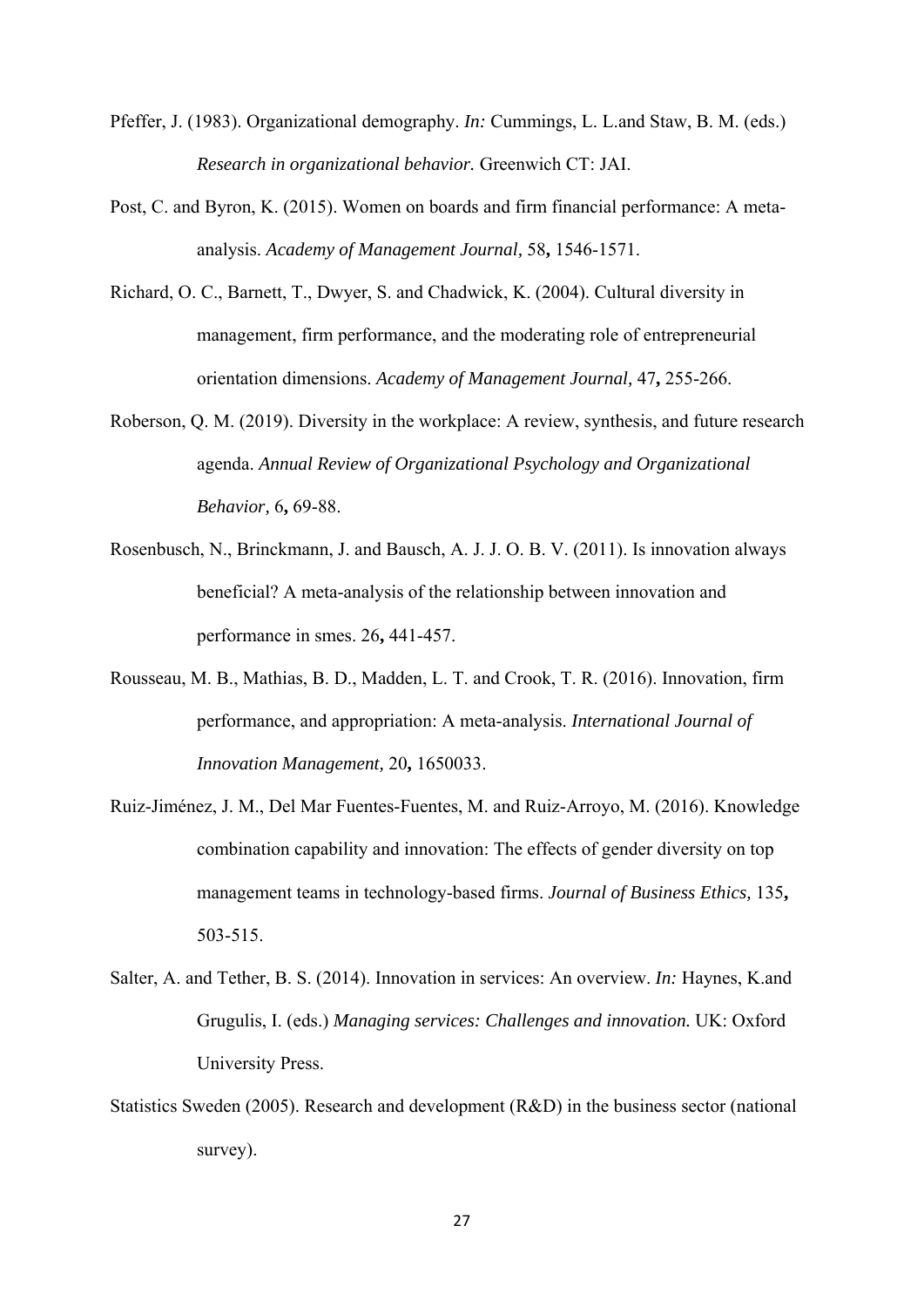Statistics Sweden (2006). Community innovation survey.

- Statistics Sweden (2007). Research and development (R&D) in the business sector (national survey).
- Statistics Sweden (2008). Community innovation survey.
- Statistics Sweden (2009). Research and development (R&D) in the business sector (national survey).
- Statistics Sweden (2010). Community innovation survey.
- Stoet, G. and Geary, D. C. (2018). The gender-equality paradox in science, technology, engineering, and mathematics education. *Psychological Science,* 29**,** 581-593.
- Tajfel, H. and Turner, J. (1986). The social identity theory of intergroup behavior. *In:* Austin, W. G.and Worchel, S. (eds.) *Psychology of intergroup relations.* 2nd ed. Chicago: Nelson-Hall Publishers.
- Thébaud, S. and Charles, M. (2018). Segregation, stereotypes, and stem. *Social Sciences,* 7**,** 111.
- Tidd, J. and Bessant, J. R. (2018). *Managing innovation: Integrating technological, market and organizational change,* UK, John Wiley & Sons.
- Triventi, M. (2015). *Pedigree: How élite students get élite jobs,* Princeton, Princeton University Press,.
- Van Der, G. S. and Van De, E. (2005). Location-level links between diversity and innovative climate depend on national power distance. *Academy of Management Journal,* 48**,** 1171-1182.
- Van Knippenberg, D., De Dreu, C. K. W. and Homan, A. C. (2004). Work group diversity and group performance: An integrative model and research agenda. *Journal of Applied Psychology,* 89**,** 1008-1022.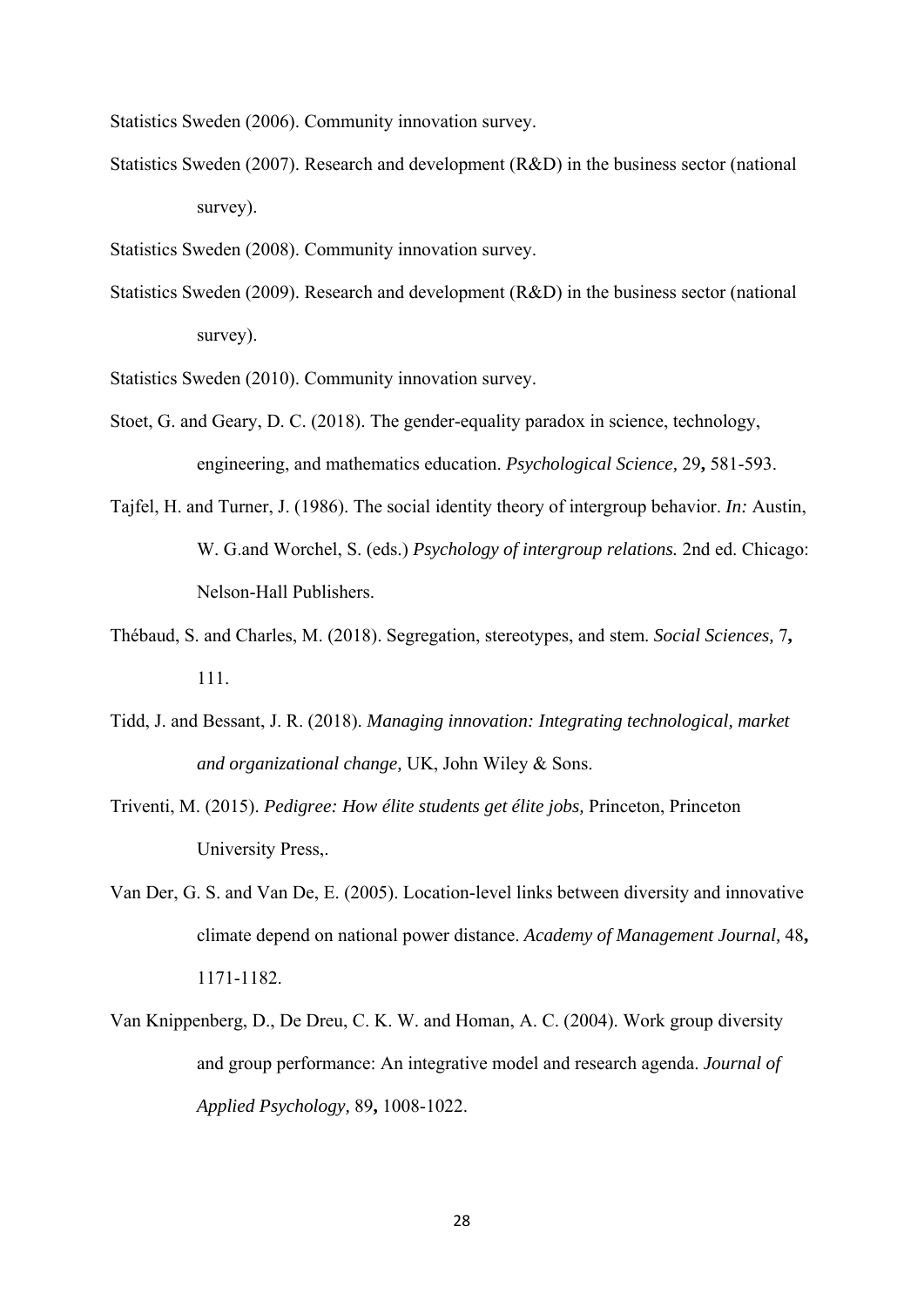- Van Knippenberg, D. and Schippers, M. C. (2007). Work group diversity. *Annual Review of Psychology,* 58**,** 515-541.
- Verona, G. (1999). A resource-based view of product development. *Academy of Management Review,* 24**,** 132-142.
- Watson, W. E., Kumar, K. and Michaelsen, L. K. (1993). Cultural diversity's impact on interaction process and performance: Comparing homogeneous and diverse task groups. *Academy of Management Journal,* 36**,** 590-602.
- Welbourne, T. M., Cycyota, C. S. and Ferrante, C. J. (2007). Wall street reaction to women in ipos an examination of gender diversity in top management teams. *Group & Organization Management,* 32**,** 524-547.
- Williams, K. Y. and O'reilly, C. A. (1998). Demography and diversity in organizations: A review of 40 years of research. *In:* Staw, B. M.and Cummings, L. L. (eds.) *Research in organizational behavior.* Greenwich, CT: JAI Press.

World Economic Forum (2017). The global gender gap report. Geneva, Switzerland.

Zhang, Y. and Hou, L. W. (2012). The romance of working together: Benefits of gender diversity on group performance in china. *Human Relations,* 65**,** 1487-1508.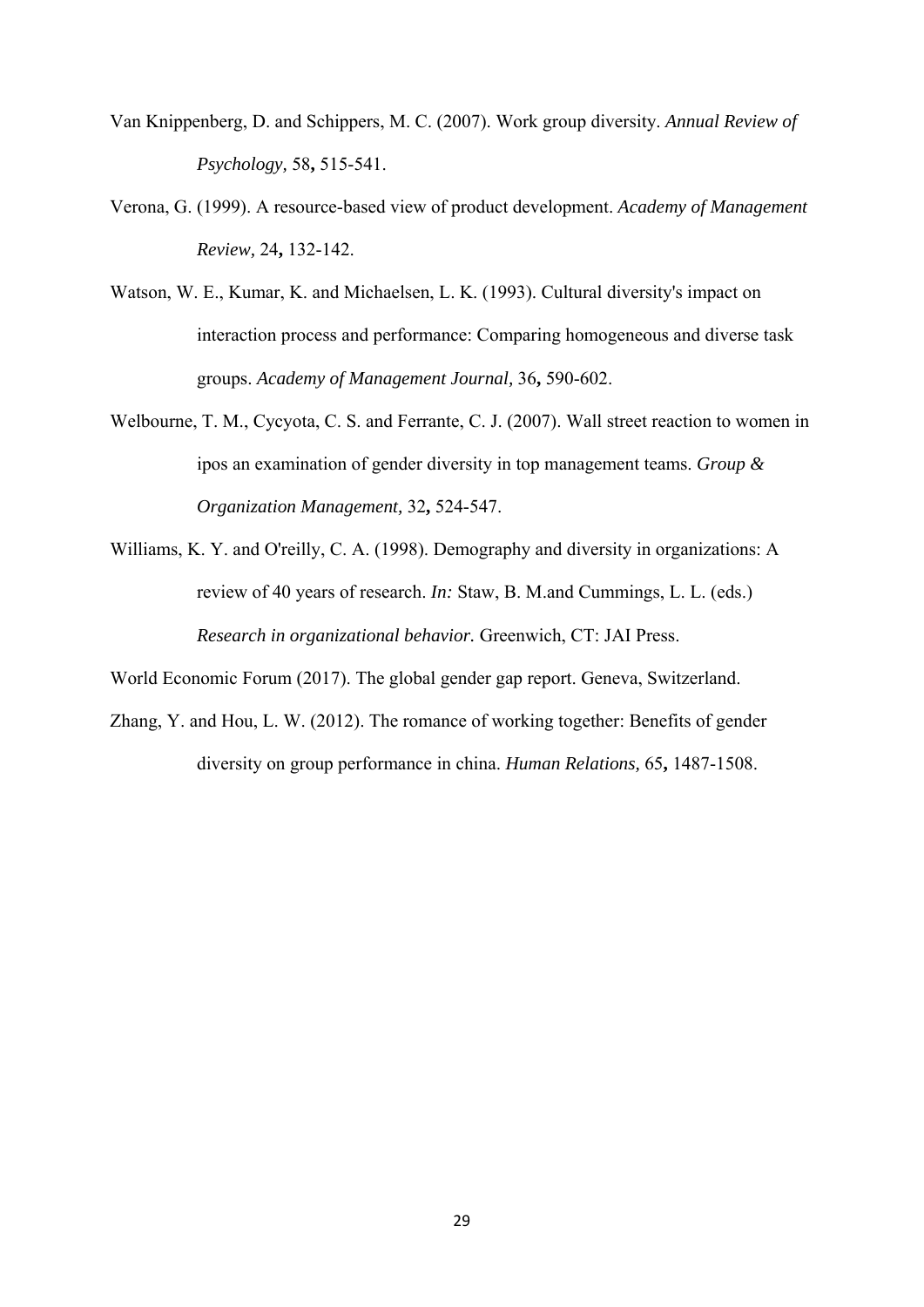Table 1a. Matched Samples from R&D and CIS Surveys

| <b>Survey</b>       | <b>CIS 2006</b> | <b>CIS 2008</b> | <b>CIS 2010</b> |
|---------------------|-----------------|-----------------|-----------------|
| <b>R&amp;D 2005</b> | .76             | 224             |                 |
| <b>R&amp;D 2007</b> |                 | 226             | 212             |
| <b>R&amp;D 2009</b> |                 |                 | 276             |

Table 1b. Description of measures

| <b>Measure</b>                         | <b>Question</b>                                                                                                                                                                                                                                                                                                                                                                                              | <b>Source</b>                                   |
|----------------------------------------|--------------------------------------------------------------------------------------------------------------------------------------------------------------------------------------------------------------------------------------------------------------------------------------------------------------------------------------------------------------------------------------------------------------|-------------------------------------------------|
| R&D unit's size (males and<br>females) | Please indicate the number of<br>male and female employees in<br>your R&D unit as of 20xx-12-<br>31:<br>Number of male<br>$\bullet$<br>employees<br>Number of female<br>$\bullet$<br>employees                                                                                                                                                                                                               | R&D Surveys                                     |
| Subsidiary or stand alone              | In $20xx$ (year), was your<br>enterprise part of an enterprise<br>group? (A group consists of<br>two or more legally defined<br>enterprises under common<br>ownership. Each enterprise in<br>the group can serve different<br>markets, as with national or<br>regional subsidiaries, or serve<br>different product markets. The<br>head office is also part of an<br>enterprise group.)<br>$0-No$<br>$1-Yes$ | CIS Surveys                                     |
| Type                                   | Firms participating in CIS<br>were coded based on their<br><b>NACE</b> codes<br>0 - Services<br>1 - Manufacturing                                                                                                                                                                                                                                                                                            | CIS Surveys as provided<br>by Statistics Sweden |
| R&D unit size                          | Total number of female<br>employees in the $R&D$ unit +<br>Total number of male<br>employees in the R&D unit                                                                                                                                                                                                                                                                                                 | R&D Surveys                                     |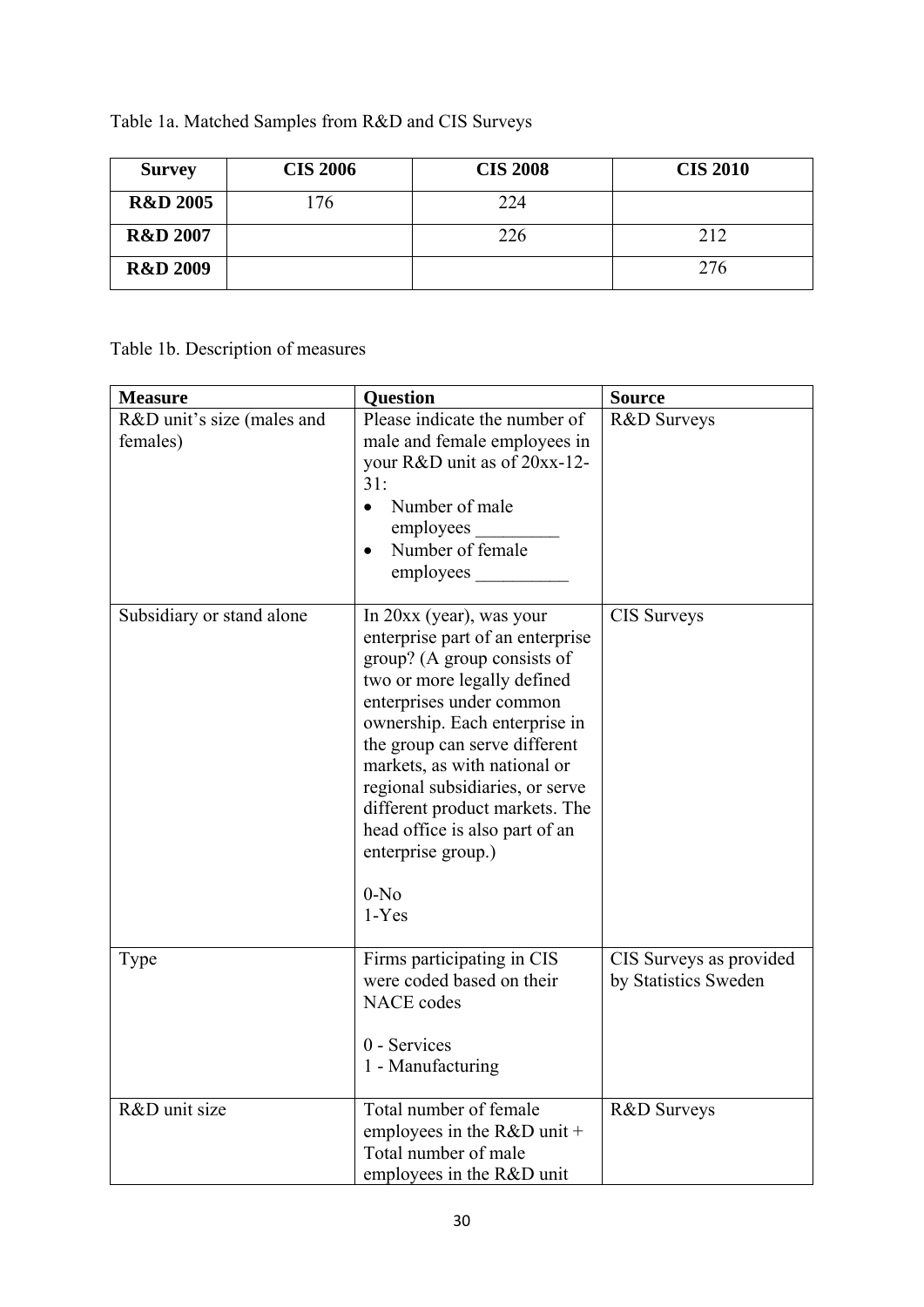| Engagement in extramural<br>R&D | During the last three years, did<br>your enterprise purchase: | <b>CIS Surveys</b> |
|---------------------------------|---------------------------------------------------------------|--------------------|
|                                 | External R&D                                                  |                    |
|                                 | Creative work to increase the                                 |                    |
|                                 | stock of knowledge for<br>developing new and improved         |                    |
|                                 | products and processes                                        |                    |
|                                 | (include software                                             |                    |
|                                 | development performed by                                      |                    |
|                                 | other enterprises (including<br>other enterprises or          |                    |
|                                 | subsidiaries within your                                      |                    |
|                                 | group) or by public or private                                |                    |
|                                 | research organizations                                        |                    |
|                                 | $0-No$                                                        |                    |
|                                 | $1-Yes$                                                       |                    |
|                                 |                                                               |                    |
|                                 |                                                               |                    |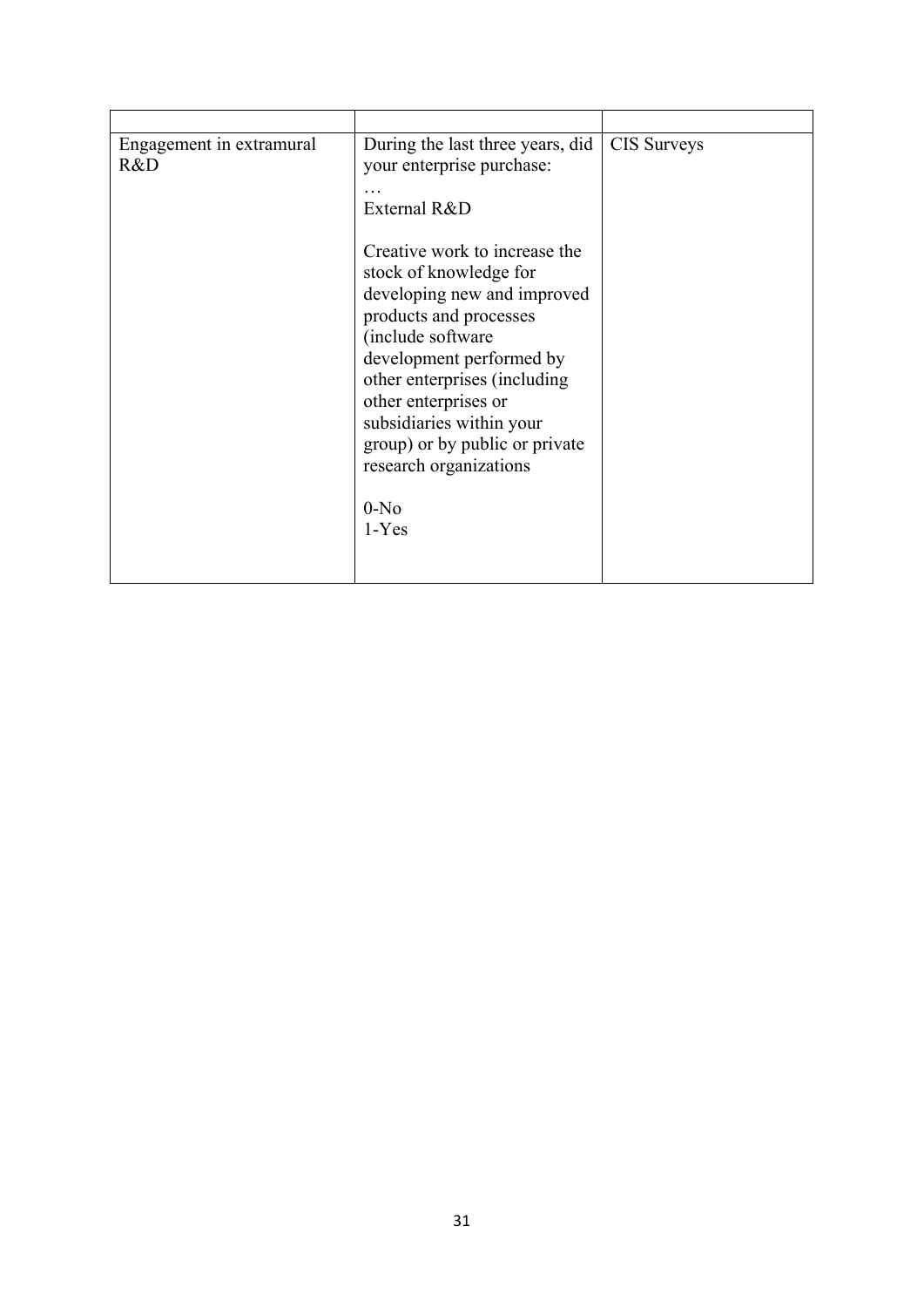## Table 2a: Descriptive Statistics – R&D 2005, CIS 2006 and CIS 2008

|                              | M    | <b>SD</b> | R&D<br>employee<br>productivity | Subsidiary<br>or stand<br>alone | R&D unit<br>size | Engagement<br>in<br>extramural<br>R&D | Investment<br>in R&D | Type     | Gender<br>diversity | Gender<br>Diversity SQ |
|------------------------------|------|-----------|---------------------------------|---------------------------------|------------------|---------------------------------------|----------------------|----------|---------------------|------------------------|
| R&D employee productivity    | 1.62 | 2.32      |                                 | $-.17**$                        | $-.71***$        | $-.24***$                             | $-53***$             | .05      | $-.23***$           | $.48***$               |
| Subsidiary or stand alone    | .87  | .33       | $-.01$                          |                                 | $.18**$          | $.14**$                               | $.21**$              | $.15***$ | $-.10$              | $-.11*$                |
| R&D unit size                | 3.22 | 1.50      | $-.70***$                       | .11                             |                  | $.24***$                              | $.70***$             | .03      | .07                 | $-.36***$              |
| Engagement in extramural R&D | .53  | .50       | $-.26***$                       | .03                             | $.32***$         |                                       | $.24**$              | $.17**$  | .05                 | $-19**$                |
| Investment in R&D            | 6.94 | 2.05      | $-43***$                        | .01                             | $.74***$         | $.25**$                               |                      | .09      | .11                 | $-.31***$              |
| Industry type                | .72  | .45       | $-.07$                          | $.20**$                         | .05              | $.13*$                                | .07                  |          | $-15*$              | .01                    |
| Gender diversity             | .00  | .98       | $-.22**$                        | $-.03$                          | .09              | .08                                   | .03                  | $-.10$   |                     | $-49***$               |
| Gender Diversity SQ          | .95  | .98       | $.53***$                        | $-.12$                          | $-42***$         | $-14*$                                | $-.29**$             | $-.08$   | $-44***$            |                        |
| M                            |      |           | 1.47                            | .89                             | 3.34             | .58                                   | 7.11                 | .73      | $-.03$              | .89                    |
| <b>SD</b>                    |      |           | 2.17                            | .31                             | 1.47             | .49                                   | 1.97                 | .45      | .95                 | .99                    |

Figures on the lower diagonal and vertical M and SD represent variables from the surveys R&D 2005 and CIS 2006. Figures on the upper diagonal and horizontal M and SD represent variables from the surveys R&D 2005 and CIS 2008.

\**p* <.05, \*\**p* <.01, \*\*\**p* <.001 (one-tailed)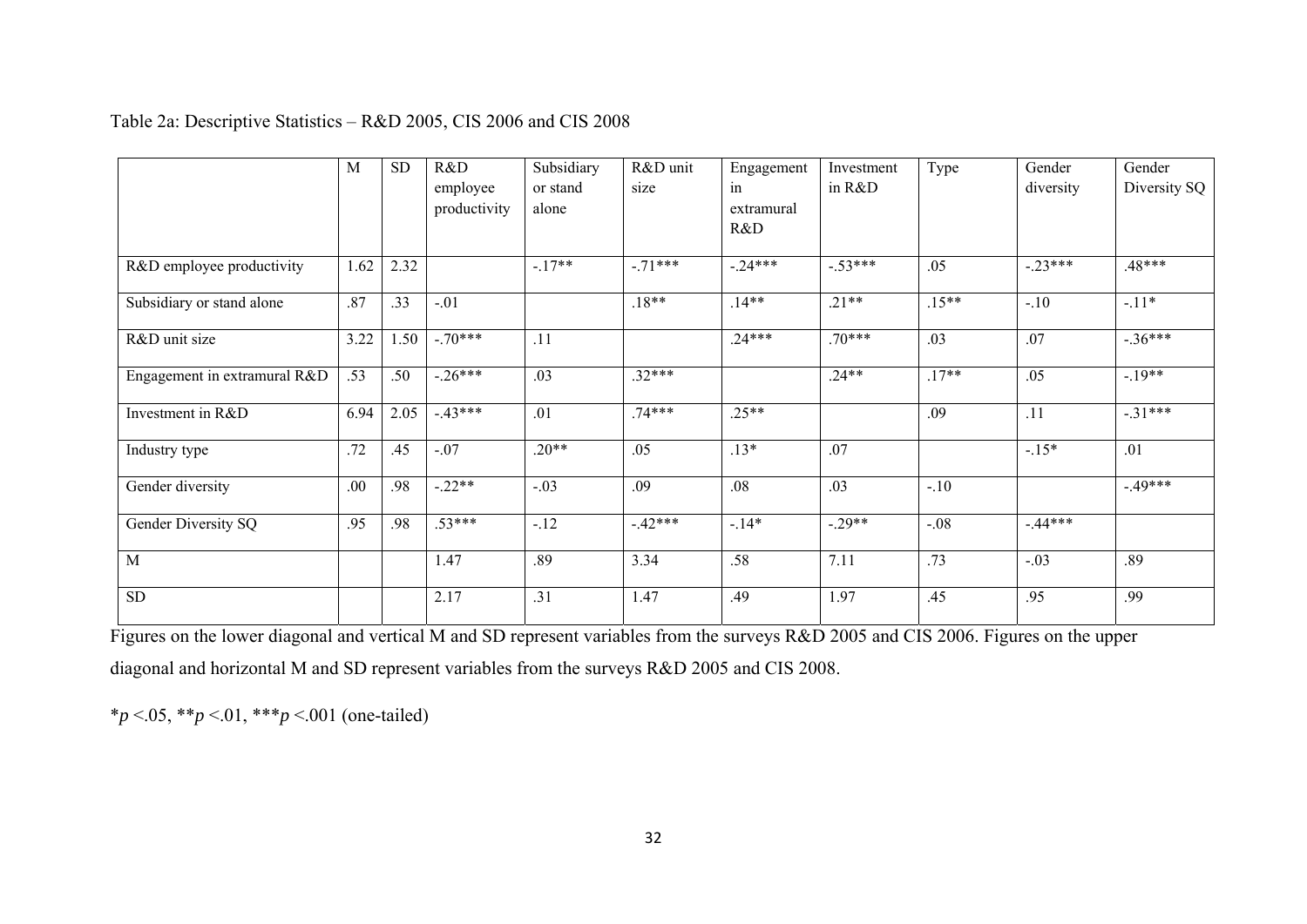|                                 | M       | <b>SD</b> | R&D<br>employee<br>productivity | Subsidiary<br>or stand<br>alone | R&D unit<br>size | Engagement<br>in<br>extramural<br>R&D | Investment<br>in R&D | Type      | Gender<br>diversity | Gender<br>Diversity SQ |
|---------------------------------|---------|-----------|---------------------------------|---------------------------------|------------------|---------------------------------------|----------------------|-----------|---------------------|------------------------|
| R&D employee productivity       | 1.15    | 1.44      |                                 | .06                             | $-.75***$        | .01                                   | $-.49***$            | .11       | .00                 | $.30***$               |
| Subsidiary or stand alone       | 0.90    | 0.29      | $-.16**$                        |                                 | .03              | $.13**$                               | .03                  | $.18***$  | $-.03$              | $-.09$                 |
| R&D unit size                   | 3.44    | 1.36      | $-.74***$                       | $.14*$                          |                  | $.20**$                               | $.62***$             | .01       | $-.09$              | $-.20***$              |
| Engagement in extramural<br>R&D | 0.63    | 0.48      | $-.10$                          | $.11*$                          | $.17**$          |                                       | .07                  | $.26**$   | .02                 | $-.10$                 |
| Investment in R&D               | 7.23    | 1.83      | $-49***$                        | $.21**$                         | $.66***$         | .09                                   |                      | .10       | .01                 | $-15**$                |
| Type                            | 0.72    | 0.45      | .09                             | $.22***$                        | .02              | $.25***$                              | .13                  |           | $-18**$             | $.11*$                 |
| Gender diversity                | $-0.08$ | 0.99      | .09                             | $-.11$                          | $-.13*$          | $-.05$                                | .03                  | $-.22***$ |                     | $-.54$                 |
| Gender Diversity SQ             | 0.98    | 1.11      | $.21**$                         | $-.08$                          | $-.14*$          | $-.02$                                | $-.23**$             | .06       | $-.51***$           |                        |
| M                               |         |           | .65                             | .68                             | 3.51             | .65                                   | 7.31                 | .68       | $-.06$              | 1.00                   |
| SD                              |         |           | .48                             | .47                             | 1.39             | .48                                   | 1.81                 | .47       | 1.00                | 1.14                   |

Table 2b: Descriptive Statistics – R&D 2007, CIS 2008 and CIS 2010

Figures on the lower diagonal and vertical M and SD represent variables from the surveys R&D 2007 and CIS 2008. Figures on the upper diagonal and horizontal M and SD represent variables from the surveys R&D 2007 and CIS 2010.

\**p* <.05, \*\**p* <.01, \*\*\**p* <.001 (one-tailed)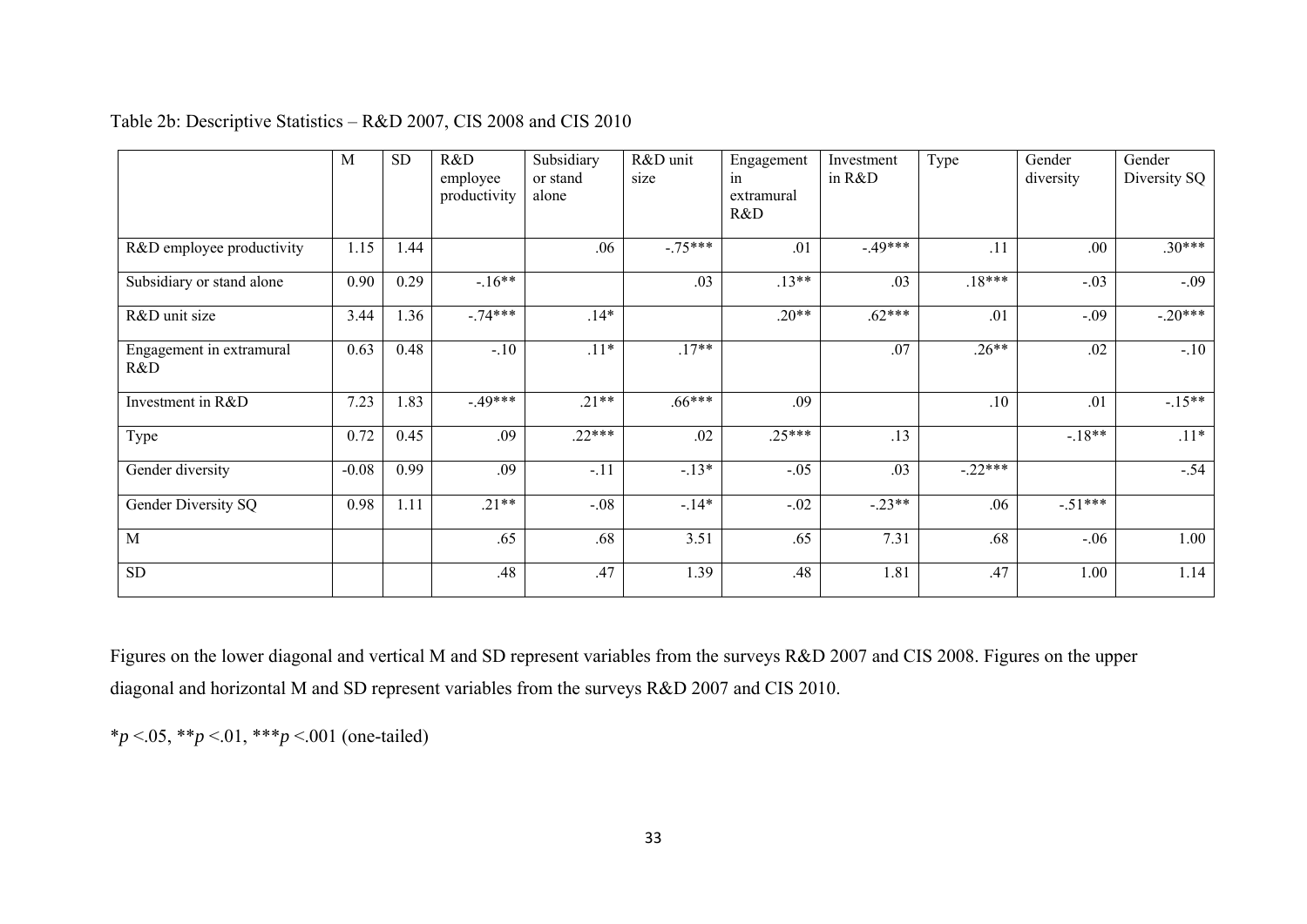| Table 2c: Descriptive Statistics $-$ R&D 2009 and CIS 2010 |
|------------------------------------------------------------|
|------------------------------------------------------------|

|                              | M                        | <b>SD</b> | R&D<br>employee<br>productivity | Subsidiary<br>or stand<br>alone | R&D unit<br>size | Engagement<br>in<br>extramural<br>R&D | Investment<br>in $R&D$   | Type    | Gender<br>diversity |
|------------------------------|--------------------------|-----------|---------------------------------|---------------------------------|------------------|---------------------------------------|--------------------------|---------|---------------------|
| R&D employee productivity    | 2.22                     | 3.37      |                                 |                                 |                  |                                       |                          |         |                     |
| Subsidiary or stand alone    | .89                      | .32       | $-.02$                          |                                 |                  |                                       |                          |         |                     |
| R&D unit size                | 3.03                     | 1.61      | $-.72***$                       | $.09*$                          |                  |                                       |                          |         |                     |
| Engagement in extramural R&D | .66                      | .47       | $-.10*$                         | $.08*$                          | $.16**$          |                                       |                          |         |                     |
| Investment in R&D            | $\overline{\phantom{0}}$ |           | $\overline{\phantom{0}}$        | $\overline{\phantom{0}}$        |                  | $\overline{\phantom{0}}$              |                          |         |                     |
| Type                         | .71                      | .45       | $.11*$                          | $.15***$                        | $-.09*$          | $.15***$                              | $\overline{\phantom{a}}$ |         |                     |
| Gender diversity             | $-.01$                   | .98       | $-.37**$                        | .00.                            | $.30***$         | $.12*$                                | $\overline{\phantom{0}}$ | $-14**$ |                     |
| Gender Diversity SQ          | .95                      | .83       | $.51**$                         | $-.02$                          | $-.50***$        | $-16**$                               | $\overline{\phantom{a}}$ | .00.    | $-41***$            |

Figures represent variables from the surveys R&D 2009 and CIS 2010. Investment in R&D is not available in the obtained dataset.

\**p* <.05, \*\**p* <.01, \*\*\**p* <.001 (one-tailed)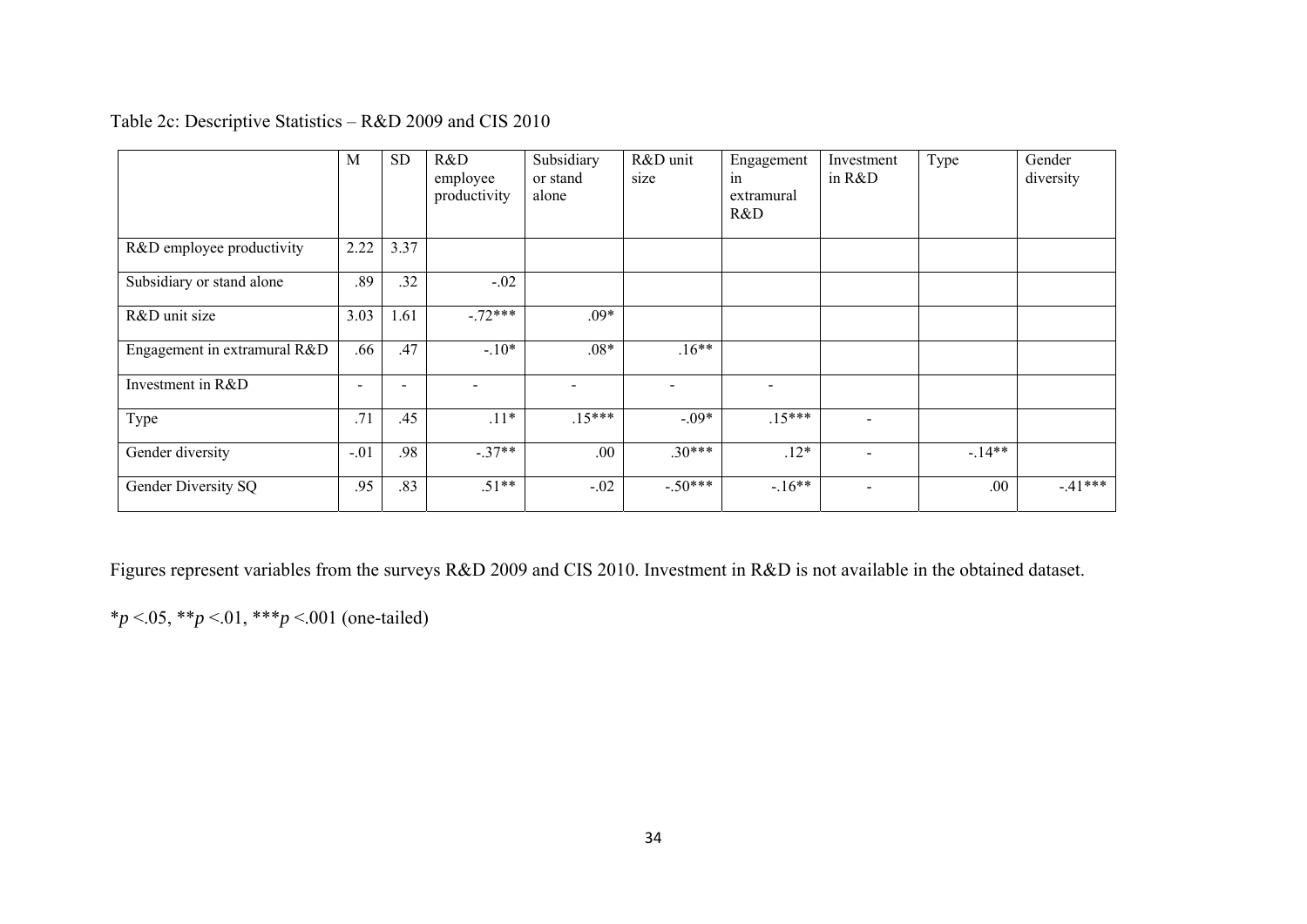|                                               |                |                  | Gender diversity (2005) predicting R&D employee productivity 2006 | Gender diversity (2005) predicting R&D employee productivity 2008 |                |                |  |
|-----------------------------------------------|----------------|------------------|-------------------------------------------------------------------|-------------------------------------------------------------------|----------------|----------------|--|
|                                               |                |                  |                                                                   |                                                                   |                |                |  |
| Variables                                     |                |                  |                                                                   |                                                                   |                |                |  |
|                                               | Beta (Model 1) | Beta (Model 2)   | Beta (Model 3)                                                    | Beta (Model 1)                                                    | Beta (Model 2) | Beta (Model 3) |  |
| Controls                                      |                |                  |                                                                   |                                                                   |                |                |  |
| Firm type (2006, 2008)                        | .09            | .09              | .11                                                               | $-.05$                                                            | $-.07$         | $-.05$         |  |
| R&D unit size (2005)                          | $-.85***$      | $-.83***$        | $-.05$                                                            | $-.65***$                                                         | $-.65***$      | $-.59***$      |  |
| Involvement in extramural<br>R&D (2006, 2008) | $-.04$         | $-.03$           | $-.73***$                                                         | $-.09$                                                            | $-.08$         | $-.06$         |  |
| Investment in R&D (2005)                      | $.21\dagger$   | .20 <sup>†</sup> | $.20*$                                                            | $-.05$                                                            | $-.03$         | $-.02$         |  |
| Industry type                                 | $-.06$         | $-.07$           | .01                                                               | .09                                                               | .07            | .07            |  |
| Gender diversity (2005)                       |                | $-.15*$          | $-.04$                                                            |                                                                   | $-.18**$       | $-.08$         |  |
| Gender diversity <sup>2</sup>                 |                |                  | $.27**$                                                           |                                                                   |                | $.20**$        |  |
|                                               |                |                  |                                                                   |                                                                   |                |                |  |
|                                               |                |                  |                                                                   |                                                                   |                |                |  |
| $R^2$                                         | .52            | .54              | .58                                                               | .52                                                               | .55            | .58            |  |
| Adjusted $R^2$                                | .49            | .51              | .55                                                               | .50                                                               | .53            | .55            |  |
| $\boldsymbol{F}$                              | 19.49***       | $17.61***$       | 18.08***                                                          | 29.07***                                                          | 27.07***       | 25.57***       |  |
| Change in $R^2$                               |                | .02              | .05                                                               |                                                                   | .03            | .03            |  |
| Change in $\overline{F}$                      |                | $4.50*$          | $10.20**$                                                         |                                                                   | $8.71**$       | $8.03**$       |  |
|                                               |                |                  |                                                                   |                                                                   |                |                |  |

Table 3a: Hierarchical Regression Analyses – R&D gender diversity (2005) predicting employee productivity in 2006 and 2008

\**p* <.05, \*\**p* <.01, \*\*\**p* <.001 (two-tailed)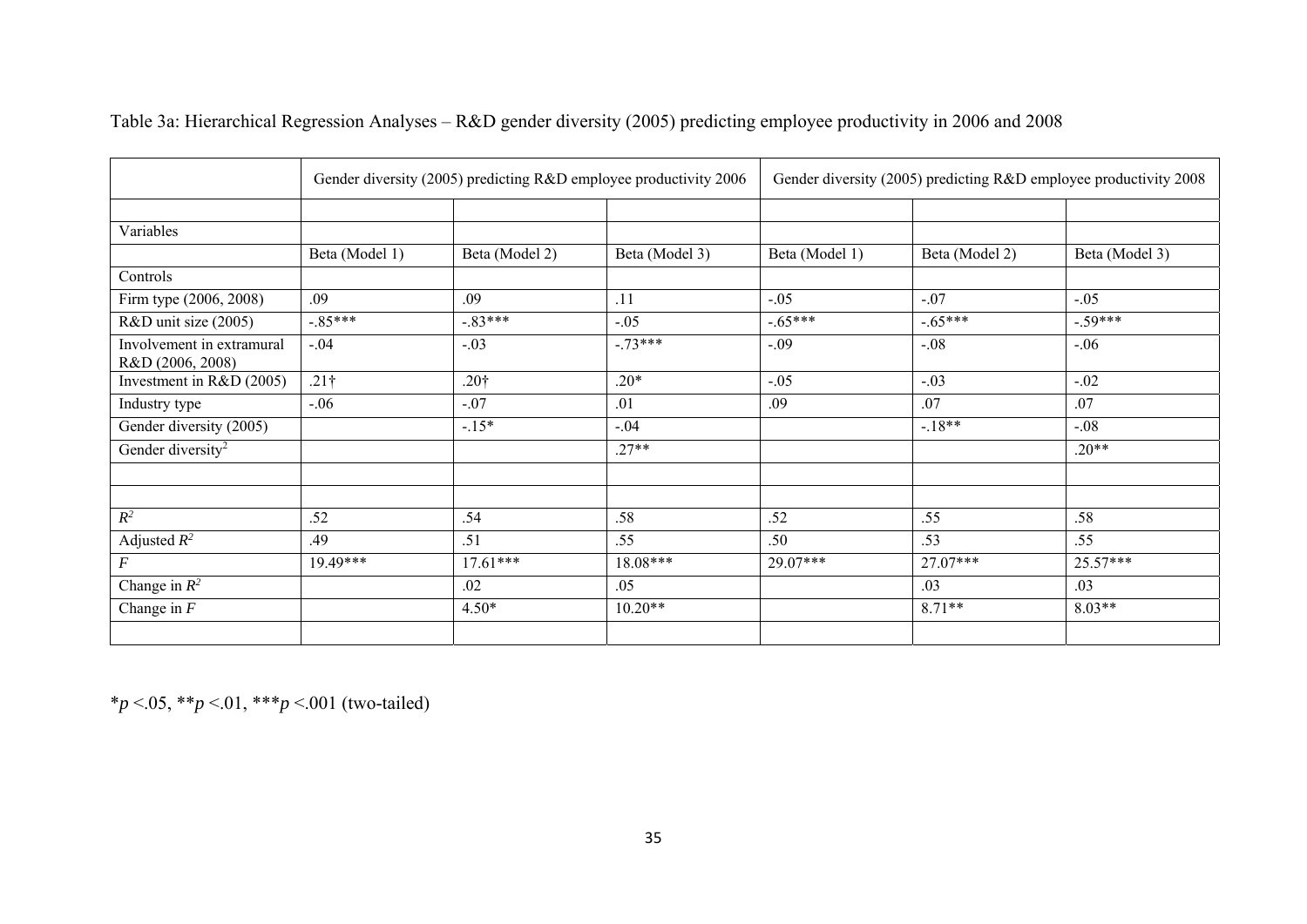|                                               |                |                | Gender diversity (2007) predicting R&D employee productivity 2008 | Gender diversity (2007) predicting R&D employee productivity 2010 |                |                |  |
|-----------------------------------------------|----------------|----------------|-------------------------------------------------------------------|-------------------------------------------------------------------|----------------|----------------|--|
|                                               |                |                |                                                                   |                                                                   |                |                |  |
| Variables                                     |                |                |                                                                   |                                                                   |                |                |  |
|                                               | Beta (Model 1) | Beta (Model 2) | Beta (Model 3)                                                    | Beta (Model 1)                                                    | Beta (Model 2) | Beta (Model 3) |  |
| Controls                                      |                |                |                                                                   |                                                                   |                |                |  |
| Firm type (2008, 2010)                        | $-.09$         | $-.08$         | $-.07$                                                            | .05                                                               | .05            | .07            |  |
| R&D unit size (2007)                          | $-.71***$      | $-.71***$      | $-.69***$                                                         | $-.75***$                                                         | $-.76***$      | $-.71***$      |  |
| Involvement in extramural<br>R&D (2008, 2010) | .00            | $-.01$         | $-.01$                                                            | $.13*$                                                            | $.14*$         | $.14*$         |  |
| Investment in R&D (2007)                      | $-.02$         | $-.03$         | $-.02$                                                            | $-.04$                                                            | $-.03$         | $-.03$         |  |
| Industry type                                 | $.13*$         | $.13*$         | $.14*$                                                            | .07                                                               | .06            | .05            |  |
| Gender diversity (2007)                       |                | .02            | .09                                                               |                                                                   | $-.06$         | .05            |  |
| Gender diversity <sup>2</sup>                 |                |                | $.14\dagger$                                                      |                                                                   |                | $.20**$        |  |
|                                               |                |                |                                                                   |                                                                   |                |                |  |
|                                               |                |                |                                                                   |                                                                   |                |                |  |
| $R^2$                                         | .56            | .56            | .58                                                               | .59                                                               | .59            | .62            |  |
| Adjusted $R^2$                                | .54            | .54            | .55                                                               | .57                                                               | .57            | .59            |  |
| $\cal F$                                      | $32.62***$     | 27.00***       | $24.21***$                                                        | $22.81***$                                                        | 28.29***       | $26.62***$     |  |
| Change in $R^2$                               |                | .00.           | .01                                                               |                                                                   | .00.           | .02            |  |
| Change in $F$                                 |                | .07            | $3.83\dagger$                                                     |                                                                   | .88            | $7.36**$       |  |
|                                               |                |                |                                                                   |                                                                   |                |                |  |

# Table 3b: Hierarchical Regression Analyses – R&D gender diversity (2007) predicting employee productivity in 2008 and 2010

†*p* <.10, \**p* <.05, \*\**p* <.01, \*\*\**p* <.001 (two-tailed)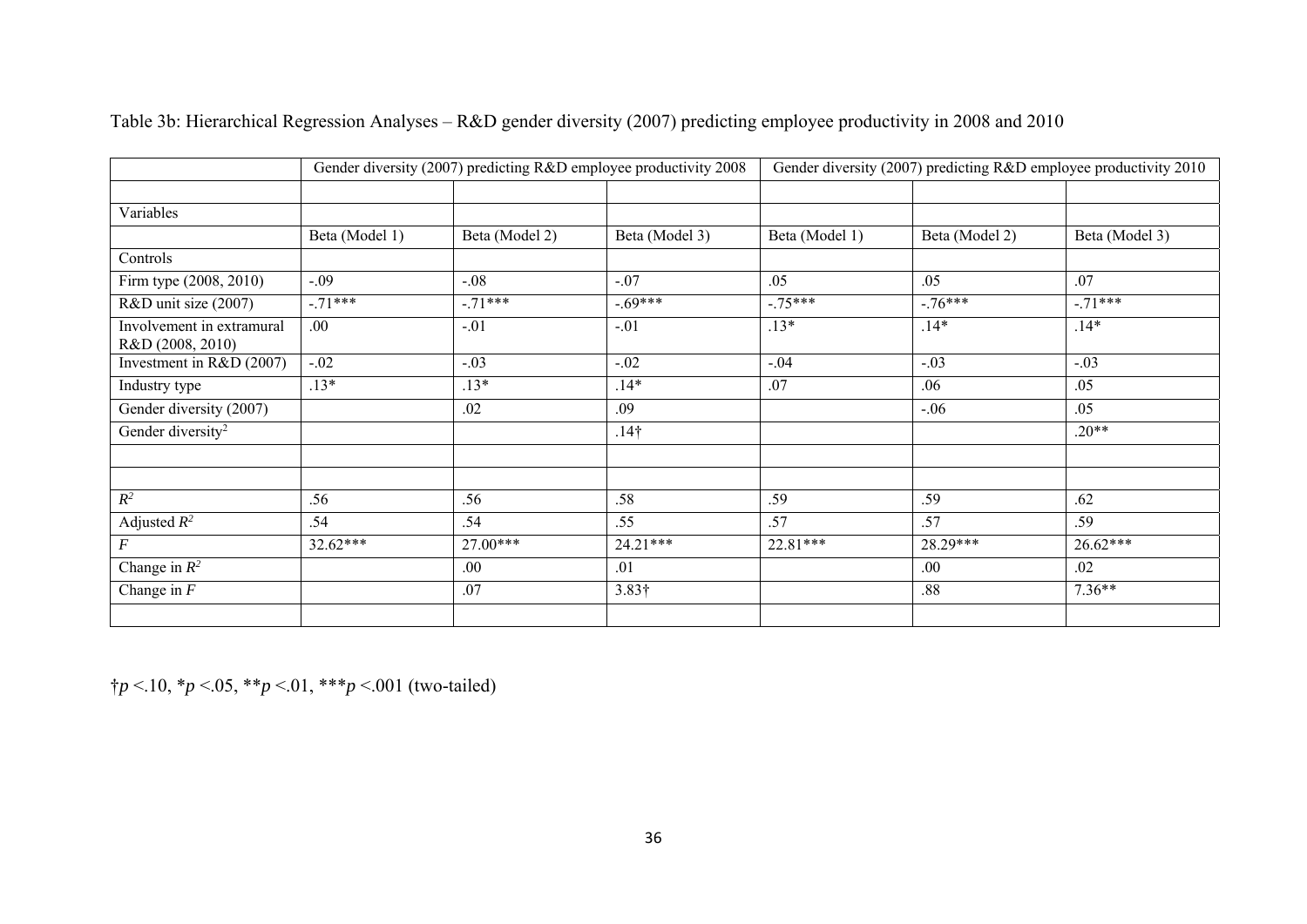|                                         | Gender diversity (2009) predicting R&D employee productivity 2010 |                          |                |  |  |  |  |  |
|-----------------------------------------|-------------------------------------------------------------------|--------------------------|----------------|--|--|--|--|--|
|                                         |                                                                   |                          |                |  |  |  |  |  |
| Variables                               |                                                                   |                          |                |  |  |  |  |  |
|                                         | Beta (Model 1)                                                    | Beta (Model 2)           | Beta (Model 3) |  |  |  |  |  |
| Controls                                |                                                                   |                          |                |  |  |  |  |  |
| Firm type $(2010)$                      | .04                                                               | .04                      | .03            |  |  |  |  |  |
| R&D unit size (2009)                    | $-.72***$                                                         | $-.67***$                | $-61***$       |  |  |  |  |  |
| Involvement in extramural<br>R&D (2010) | .00                                                               | .02                      | .03            |  |  |  |  |  |
| Investment in R&D (2009) <sup>a</sup>   | $\overline{\phantom{a}}$                                          | $\overline{\phantom{a}}$ | $\blacksquare$ |  |  |  |  |  |
| Industry type                           | .04                                                               | .02                      | .03            |  |  |  |  |  |
| Gender diversity (2009)                 |                                                                   | $-16***$                 | $-.11**$       |  |  |  |  |  |
| Gender diversity <sup>2</sup>           |                                                                   |                          | $.16***$       |  |  |  |  |  |
|                                         |                                                                   |                          |                |  |  |  |  |  |
| $R^2$                                   | .52                                                               | .54                      | .56            |  |  |  |  |  |
| Adjusted $R^2$                          | .51                                                               | .54                      | .55            |  |  |  |  |  |
| $\boldsymbol{F}$                        | 88.54***                                                          | $77.31***$               | 69.05          |  |  |  |  |  |
| Change in $R^2$                         |                                                                   | .02                      | .02            |  |  |  |  |  |
| Change in $F$                           |                                                                   | $16.11***$               | $13.25***$     |  |  |  |  |  |
|                                         |                                                                   |                          |                |  |  |  |  |  |

Table 3c: Hierarchical Regression Analyses – R&D 2009 gender diversity predicting employee productivity in 2010

a Data not available.

\**p* <.05, \*\**p* <.01, \*\*\**p* <.001 (two-tailed)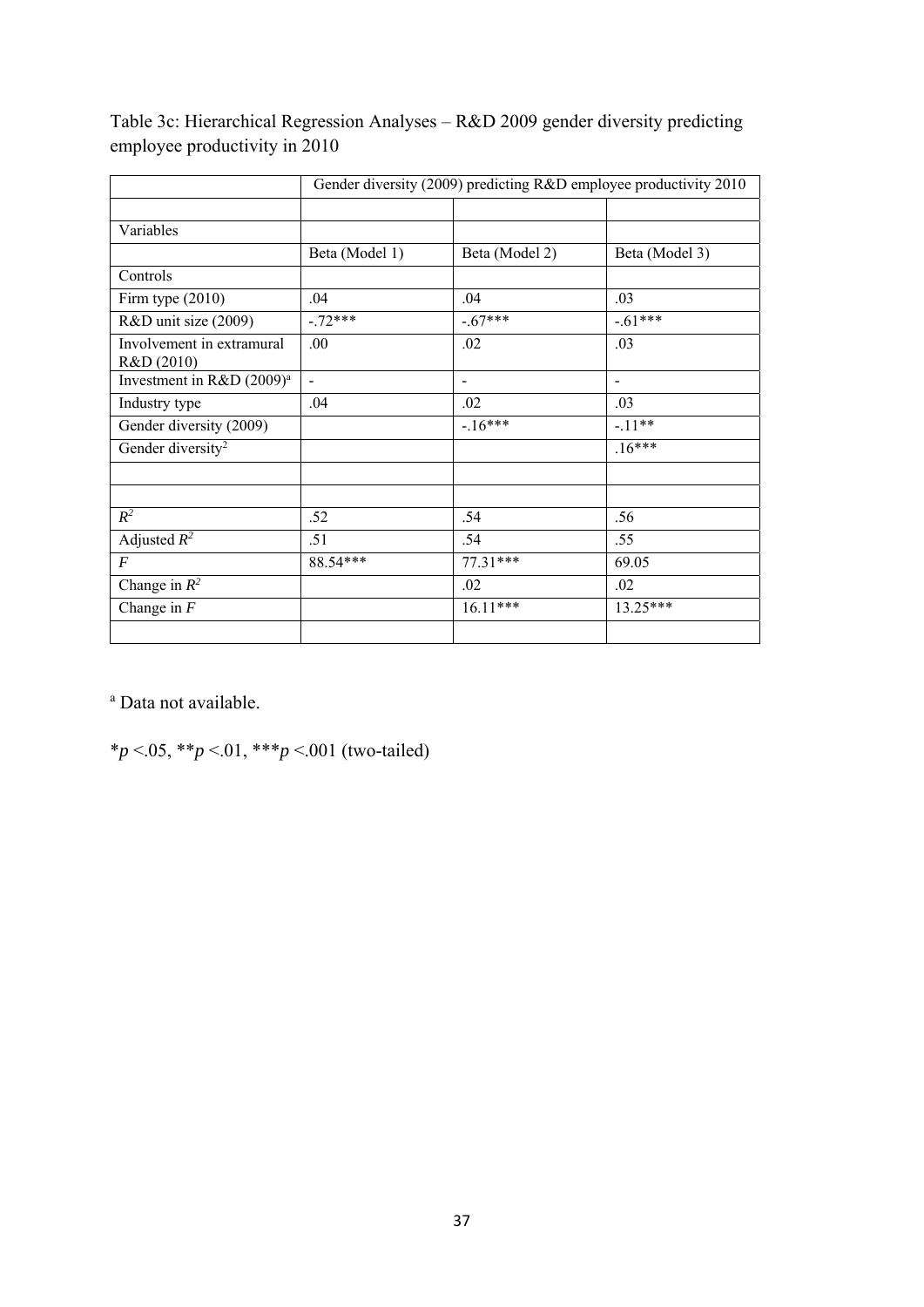

**Figure 1: Gender diversity (2005) and Innovation-specific employee productivity (2006)** 

**Figure 2: Gender diversity (2005) and Innovation-specific employee productivity (2008)** 

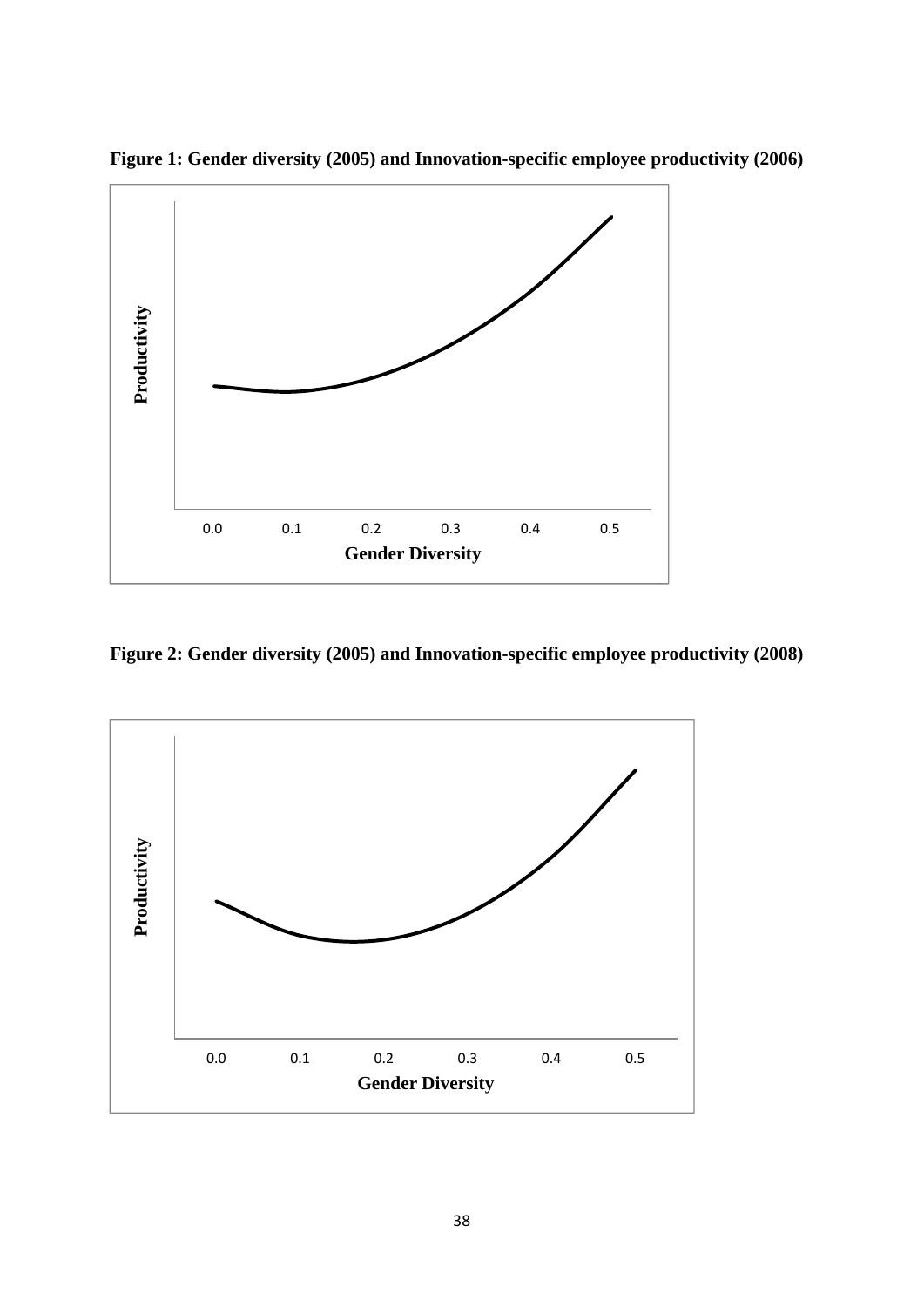



**Figure 4: Gender diversity (2007) and Innovation-specific employee productivity (2010)**